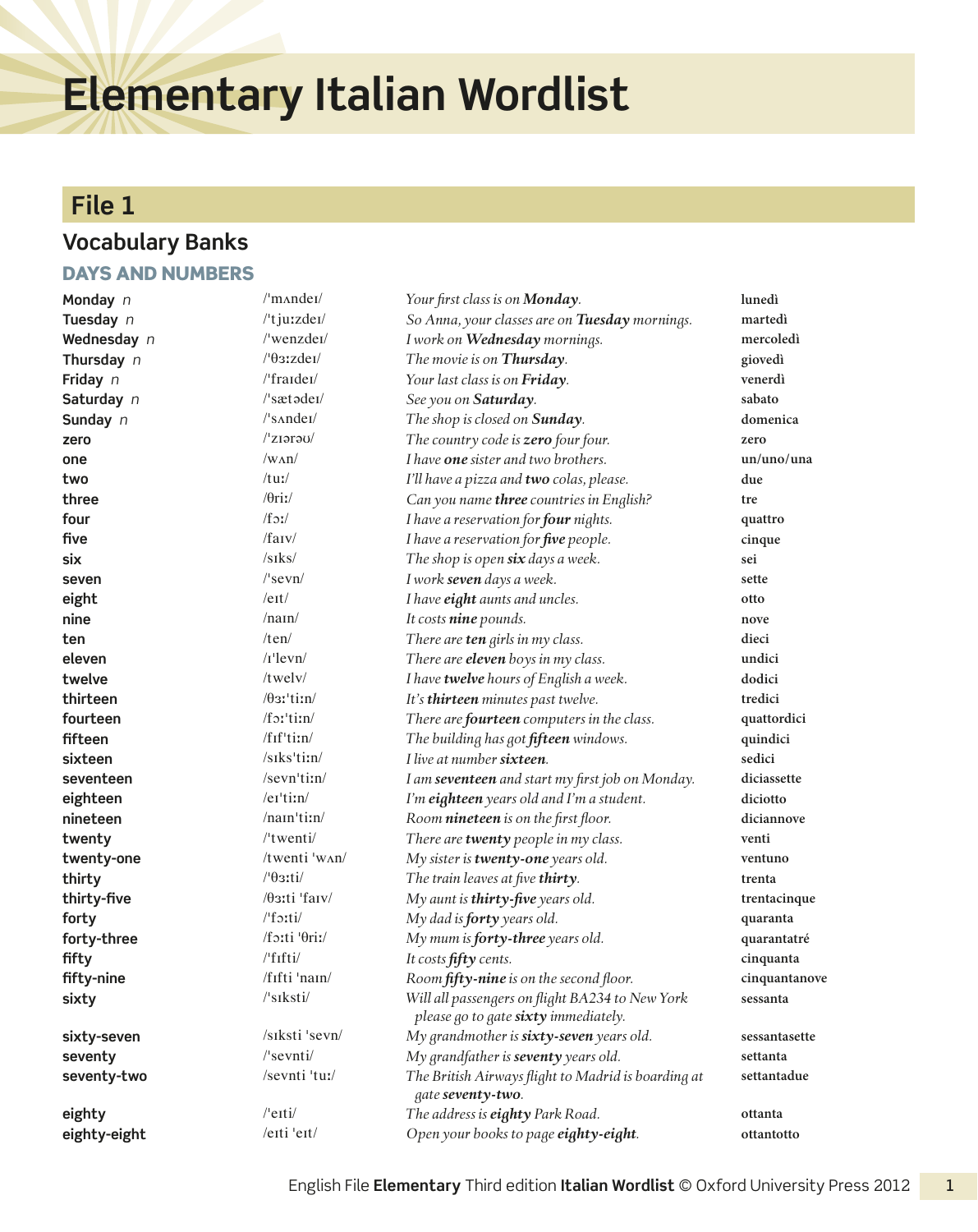| ninety        |
|---------------|
| ninety-four   |
| a/one hundred |

#### **THE WORLD**

| $/$ 'namti $/$                                   |  |
|--------------------------------------------------|--|
| $/$ namti 'foː/                                  |  |
| $\alpha$ /w $\alpha$ n 'h $\alpha$ ndrad $\beta$ |  |

It's about *ninety* kilometres to Rome. **novanta** *ninety-four index ninety-four novantaquattro* **a / one hundred** /ə / wʌn ˈhʌndrəd/ *Open your books to page one hundred.* **cento**

**Africa** *n* /ˈæfrɪkə/ *Egypt is in Africa.* **Africa African** *adj* /ˈæfrɪkən/ *I am African. I come from Nigeria.* **africano/ africana American** *adj* /əˈmerɪkən/ *Are you American?* **americano/americana,** 

**Argentina** *n* /ɑːdʒənˈtiːnə/ *Argentina is in South America.* **Argentina Argentinian** *adj* /ɑːdʒənˈtɪniən/ *My friend is Argentinian.* **argentino/ argentina Asia** *n* /ˈeɪʒə/ *Japan is in Asia.* **Asia Asian** *adj* /ˈeɪʒn/ *I like Asian food.* **asiatico/ asiatica Australia** *n* /ɒˈstreɪliə/ *Canberra is the capital of Australia.* **Australia Australian** *adj* /ɒˈstreɪliən/ *I'm not English. I'm Australian.* **autraliano/ australiana Brazil** *n* /brəˈzɪl/ *I live in Rio de Janeiro, in Brazil.* **Brasile Brazilian** *adj* /brəˈzɪliən/ *The teacher is Brazilian.* **brasiliano/ brasiliana China** *n* /ˈtʃaɪnə/ *She's from China.* **Cina Chinese** *adj* /tʃaɪˈniːz/ *My teacher is Chinese.* **cinese Czech** *adj* /tʃek/ *I am Czech.* **ceco/ ceca the Czech Republic** *n* /tʃek rɪˈpʌblɪk/ *I am from the Czech Republic.* **la Repubblica Ceca Egypt** *n* /ˈiːdʒɪpt/ *Egypt is in North Africa.* **Egitto Egyptian** *adj* /iˈdʒɪpʃn/ *There are lots of Egyptian people in my class.* **egiziano/ egiziana England** *n* /ˈɪŋɡlənd/ *London is the capital of England.* **Inghilterra English** *adj* /ˈɪŋɡlIʃ/ *Are you English?* **inglese Europe** *n* /ˈjʊərəp/ *Italy is in Europe.* **Europa European** *adj* /jʊərəˈpiːən/ *Britain is part of the European Union.* **europeo/ europea France** *n* /frɑːns/ *France is next to Belgium.* **Francia French** *adj* /frentʃ/ *My mother is French.* **francese German** *adj* /ˈdʒɜːmən/ *The waitress is German.* **tedesco/ tedesca Germany** *n* /ˈdʒɜːməni/ *Germany is in Europe.* **Germania Hungarian** *adj* /hʌŋˈɡeəriən/ *Frida is from Budapest – she's Hungarian.* **ungherese Hungary** *n* /ˈhʌŋɡəri/ *Hungary is near Austria.* **Ungheria Ireland** *n* /ˈaɪələnd/ *I am from Ireland.* **Irlanda Irish** *adj* /ˈaɪrIʃ/ *Dublin is an Irish city.* **irlandese Italian** *adj* /ɪˈtæliən/ *That actress is Italian.* **italiano/ italiana Italy** *n* /ˈɪtəli/ *I think Lake Garda is in Italy.* **Italia Japan** *n* /dʒəˈpæn/ *I think Kyoto is in Japan.* **Giappone Japanese** *adj* /dʒæpəˈniːz/ *They are Japanese.* **giapponese Mexican** *adj* /ˈmeksɪkən/ *Mexican food is my favourite.* **messicano/ messicana Mexico** *n* /ˈmeksɪkəʊ/ *Mexico is south of the USA.* **Messico North America** *n* /nɔːθ əˈmerɪkə/ *Canada is in North America.* **Nordamerica North American** *adj* /nɔːθ əˈmerɪkən/ *The USA is a North American country.* **nordamericano/** 

**Poland** *n* /ˈpəʊlənd/ *She is from Poland.* **Polonia Polish** *adj* /ˈpəʊlIʃ/ *She is Polish.* **polacco/ polacca Russia** *n* /ˈrʌʃə/ *Moscow is the capital of Russia.* **Russia Russian** *adj* /ˈrʌʃn/ *I think it's Russian, but I'm not sure.* **russo/ russa Scotland** *n* /ˈskɒtlənd/ *Where are you from in Scotland?* **Scozia Scottish** *adj* /ˈskɒtIʃ/ *Are they Scottish?* **scozzese South America** *n* /saʊθ əˈmerɪkə/ *Brazil is in South America.* **Sudamerica South American** *adj* /saʊθ əˈmerɪkən/ *Argentina is a South American country.* **sudamericano/ sudamericana Spain** *n* /speɪn/ *Madrid is the capital of Spain.* **Spagna Spanish** *adj* /ˈspænIʃ/ *I love Spanish music.* **spagnolo/ spagnola** 

**statunitense nordamericana**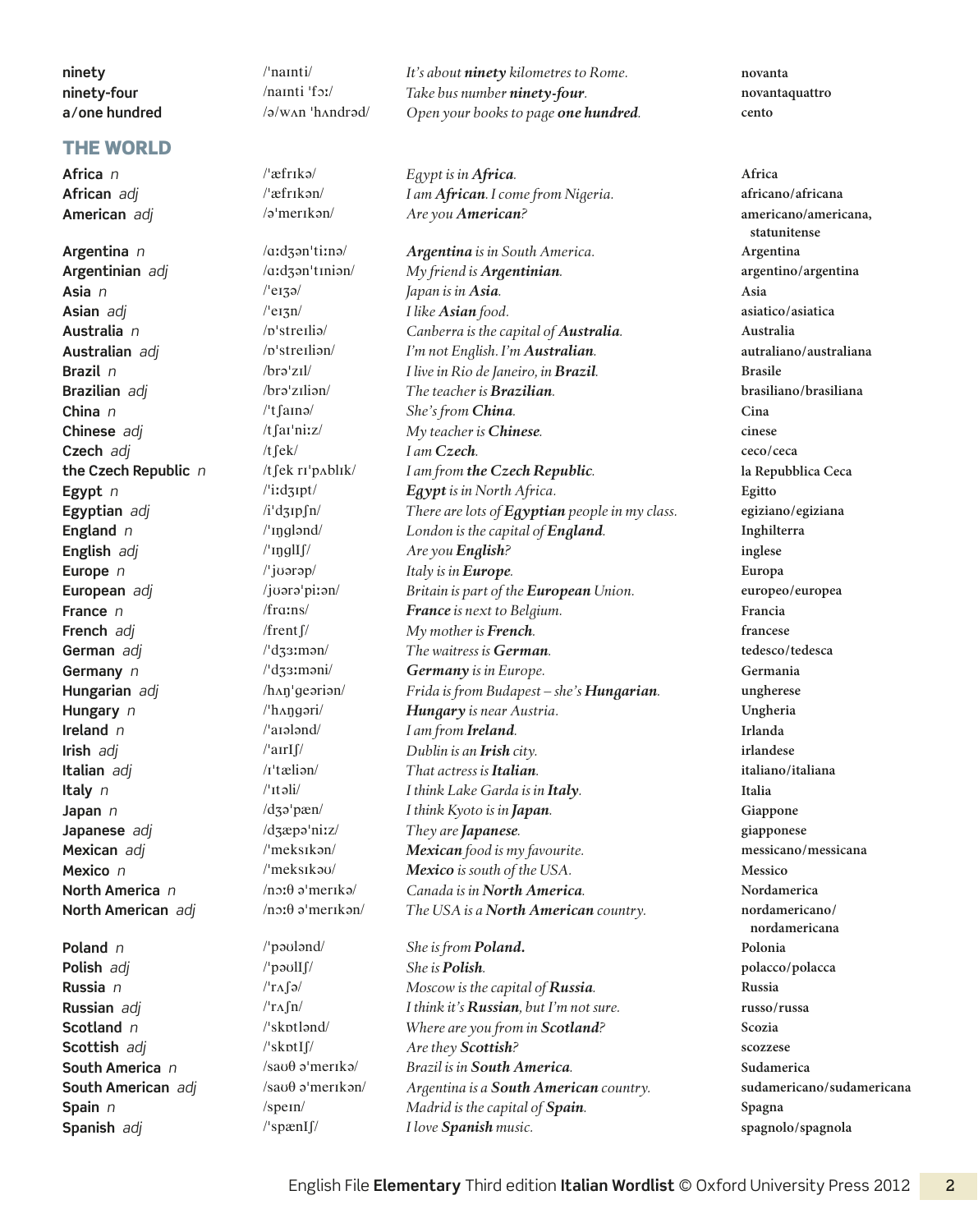| Swiss adj                             | $\sqrt{\rm swis/}$               | I love Swiss chocolate.                | svizzero/svizzera       |
|---------------------------------------|----------------------------------|----------------------------------------|-------------------------|
| Switzerland n                         | /ˈswɪtsələnd/                    | I am going skiing in Switzerland.      | Svizzera                |
| Turkey $n$                            | /ˈtɜːki/                         | Istanbul is in <b>Turkey</b> .         | Turchia                 |
| Turkish adj                           | $/t$ 3 $k$ I $\int$              | I love Turkish food.                   | turco/turca             |
| the (United) States/<br>the US(A) $n$ | /ju <sub>i</sub> nartid 'sterts/ | We're from Columbus, Ohio, in the USA. | Stati Uniti (d'America) |

#### Classroom language

| Answer the questions.                  | /'ɑːnsə ðə 'kwest∫ənz/                      | Read the text. Answer the questions.                                    | Rispondete alle                   |
|----------------------------------------|---------------------------------------------|-------------------------------------------------------------------------|-----------------------------------|
| Can I have a copy, please?             | /kæn ar həv ə 'kopi<br>pliz/                | Can I have a copy, please? I haven't got one.                           | Posso averne ur<br>per cortesia?  |
| Can you help me, please?               | /kæn ju 'help mi pli:z/                     | Can you help me, please? I have a problem.                              | Può aiutarmi, p                   |
| Close the door.                        | /kləʊz ðə dəː/                              | Close the door. It's cold outside.                                      | Chiudi la porta.                  |
| Do exercise a.                         | /du 'eksəsarz er/                           | Do exercise a. It's on the left.                                        | Eseguite l'eserci                 |
| Excuse me, what'sin<br>English?        | /Ik'skju:s mi wpts<br>$\ln$ ' $\frac{1}{2}$ | Excuse me, what's fromage in English?                                   | Scusi, come si d<br>in inglese?   |
| Go to page 84.                         | /gau ta perdz 'erti<br>$f_{\mathfrak{D}}f$  | Open your books please. Go to page 84.                                  | Andate a pagina                   |
| How do you spell it?                   | /hao də ju 'spel It/                        | How do you spell it? D-A-R-L-Y.                                         | Può farmi lo sp                   |
| I don't know.                          | /ai daunt 'nau/                             | I'm sorry. I don't know.                                                | Non so.                           |
| I don't understand.                    | /ai daunt , Anda'stænd/                     | I don't understand. Can you repeat that, please?                        | Non ho capito.                    |
| Listen and repeat.                     | /'lisn ən ri'pi:t/                          | Look at the words. Listen and repeat.                                   | Ascoltate e ripe                  |
| Look at the board.                     | /luk at ða 'boːd/                           | Look at the board. Repeat these sounds.                                 | Guardate la lava                  |
| Open your books, please.               | /'aupan jor buks plirz/                     | OK, everyone. Open your books, please.                                  | Aprite il libro.                  |
| Please stop talking!                   | /pliz stpp 'to:kin/                         | Please stop talking! Open your books.                                   | Fate silenzio pe                  |
| Read the text.                         | /riːd ðə 'tekst/                            | Read the text. Answer the questions.                                    | Leggete il testo.                 |
| Sit down.                              | $\sqrt{\sqrt{\sqrt{2}}}$                    | Sit down. Open your books.                                              | Sedetevi.                         |
| Sorry I'm late.                        | $\frac{1}{2}$ spri aim leit $\frac{1}{2}$   | Sorry I'm late. There is a lot of traffic.                              | Scusi il ritardo.                 |
| Sorry, can you repeat<br>that, please? | /'spri kæn ju ri'piːt<br>ðæt pli: z/        | I don't understand the question. Sorry, can you<br>repeat that, please? | Scusi, può ripet<br>per cortesia? |
| Stand up.                              | /stænd ' <sub>Ap</sub> /                    | Stand up. Speak to the other students.                                  | Alzati.                           |
| Turn off your mobile.                  | /t3:n of jo: 'moubail/                      | Turn off your mobile. Please stop talking!                              | Spegnete i cellu                  |
| What page is it?                       | /wpt 'peid3 iz it/                          | Sorry, I didn't hear you. What page is it?                              | A che pagina è?                   |
| Work in pairs/groups.                  | /w31k in 'peaz/'gru:ps/                     | Work in pairs. Practise the dialogue.                                   | Lavorate a copp                   |
|                                        |                                             |                                                                         |                                   |

#### $R$ ispondete alle domande. *Can I have a copy, please? I haven't got one.* **Posso averne una copia, per cortesia? Can you help me, please?** /kæn ju ˈhelp mi pliːz/ *Can you help me, please? I have a problem.* **Può aiutarmi, per cortesia?**  $Chiudi$  la porta. **Eseguite l'esercizio a.** *Excuse me, what's fromage in English?* **Scusi, come si dice… in inglese?** *Open your books please. Go to page 84.* **Andate a pagina 84.**

 $Può farmi lo spelling?$ **Non ho capito. Listen and repeat.** /ˈlɪsn ən rɪˈpiːt/ *Look at the words. Listen and repeat.* **Ascoltate e ripetete. Guardate la lavagna.**  $P$ ate silenzio per favore! Leggete il testo. **Scusi, può ripetere per cortesia?**  $S$ pegnete i cellulari.  $A$  che pagina è?  $Lavorate a coppie.$ 

### **Useful words and phrases**

| bike $n$       | /baɪk/                  | I go to work by <b>bike</b> .                              | bicicletta        |
|----------------|-------------------------|------------------------------------------------------------|-------------------|
| board $n$      | $\beta$ icd/            | Look at the <b>board</b> .                                 | lavagna           |
| cat n          | /kæt/                   | I have a <b>cat</b> at home.                               | gatto             |
| chair $n$      | /t $\int$ eə/           | Take a seat on the <b>chair</b> .                          | sedia             |
| computer $n$   | /kəm'pjuːtə/            | There is a <b>computer</b> in the classroom.               | computer          |
| desk $n$       | $/\text{desk}/$         | I write at a <b>desk</b> .                                 | banco, scrivania  |
| door $n$       | $\frac{d}{dx}$          | The <b>door</b> is at the front of the room.               | porta             |
| Good afternoon | /god a:ftə'nuːn/        | Good afternoon, Sir.                                       | Buon pomeriggio   |
| Good evening   | /god 'i:vnin/           | Good evening, Madam.                                       | Buonasera         |
| Good morning   | /god 'mo:nin/           | Good morning, how are you?                                 | Buongiorno        |
| Good night     | $\frac{1}{2}$ god'nait/ | Good night, see you in the morning.                        | <b>Buonanotte</b> |
| I think it's   | /ai $\theta$ ink its/   | <b>I think it's in Italy.</b>                              | Credo che sia     |
| I'm not sure   | $\lambda$ aim not 'foi  | I think it's Russian, but <b>I'm not sure</b> .            | Non sono sicuro   |
| name $n$       | $/$ ne $\text{Im}/$     | My <b>name</b> is Paul.                                    | nome              |
| table $n$      | $/$ 'teibl $/$          | The teacher has a table at the front of the room.          | cattedra          |
| thanks         | $\theta$ æŋks/          | <b>Thanks</b> a lot.                                       | grazie            |
| this det       | $\delta$ is/            | <b>This</b> is my first time in the UK.                    | questo            |
| train $n$      | $/$ trein $/$           | The train waiting at platform 13 is the Eurostar to Paris. | treno             |
| tree $n$       | /tri/                   | There is a <b>tree</b> in my garden.                       | albero            |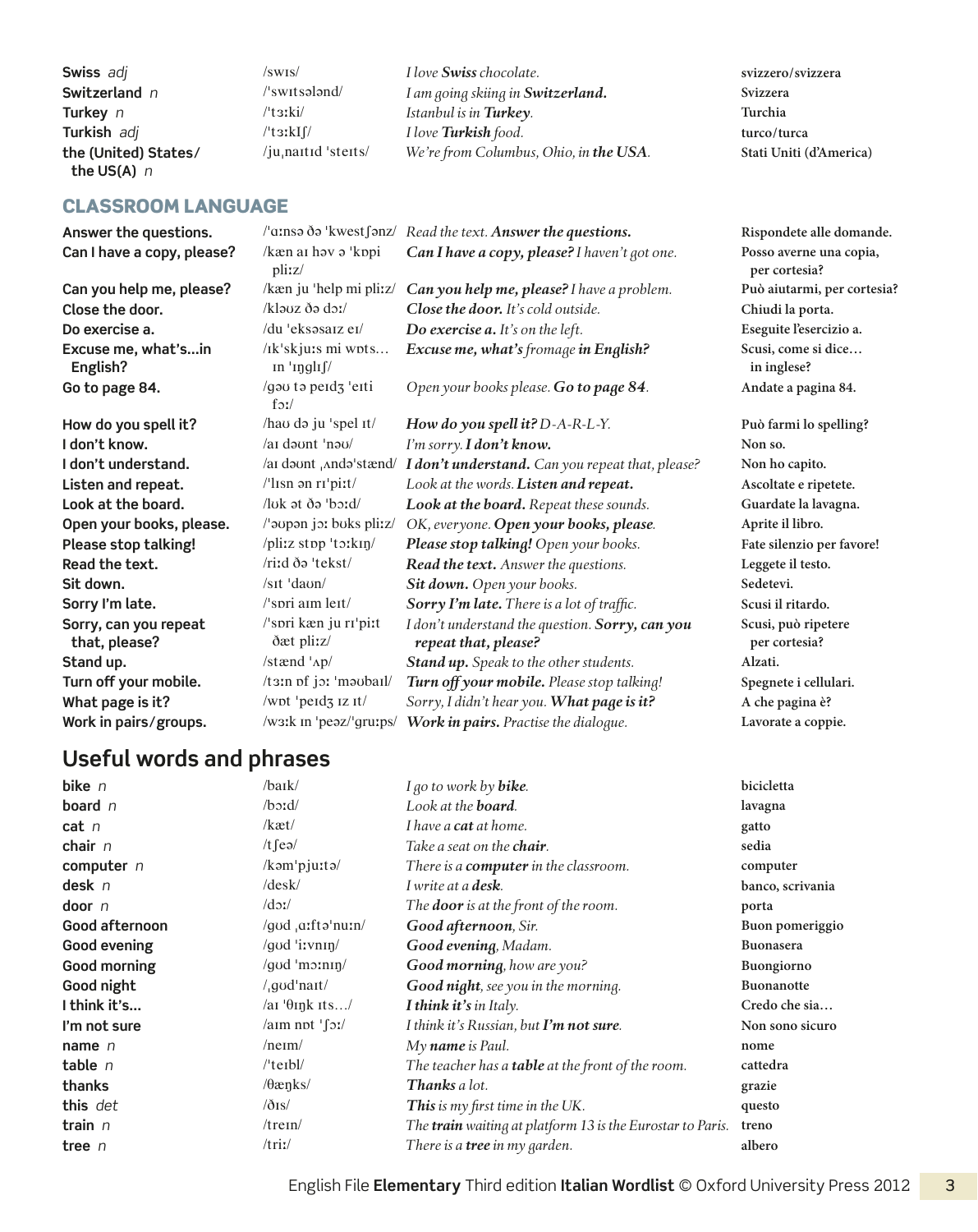| weekday n       | /'wiːkdeɪ/    | Monday is a <b>weekday</b> in most countries.                | giorno feriale     |
|-----------------|---------------|--------------------------------------------------------------|--------------------|
| weekend $n$     | wit'kend/     | The <b>weekend</b> is Saturday and Sunday in many countries. | fine settimana     |
| well adj        | /wel/         | Very <b>well</b> , thank you.                                | bene               |
| window $n$      | /'wɪndəʊ/     | There is a <b>window</b> in our class.                       | finestra           |
| Would you like? | /wəd ju lark/ | Would you like a coffee?                                     | Desideri/Desidera? |

**address** *n* /əˈdres/ *What's your address?* **indirizzo age** *n* /eɪdʒ/ *I won't tell you my age.* **età airport** *n* /ˈeəpɔːt/ *People go to the airport before and after a holiday.* **aeroporto answer** *v* /ˈɑːnsə/ *Read the text and answer the questions.* **rispondere bar** *n par ha*:/ *parring <i>parring p.m.* **<b>bar bar basketball** *n* /ˈbɑːskɪtbɔːl/ *Basketball is a popular American sport.* **basket boot** *n boot n lbuːt/ Where is my other boot?* **stivale car** *n* /kɑː/ *My car is old but fast.* **auto, macchina chess** *n*  $\left| \begin{array}{ccc} t \text{ fes} & \text{C} \text{hess is a slow game.} \\ \text{city } n & \text{Sitt} \text{ } i \text{ } t \text{ s} \text{ } i \text{ } t \text{ } n \text{ } s \text{ } i \text{ } t \text{ } n \text{ } s \text{ } i \text{ } n \text{ } s \text{ } i \text{ } n \text{ } i \text{ } n \text{ } i \text{ } n \text{ } i \text{ } n \text{ } i \text{ } n \text{ } i \text{ } n \text{ } i \text{ } n \text{ } i \text{ } n \text{ } i \text{ } n$ **city** *n* /ˈsɪti/ *Is it a city or a country?* **città class** *n* /klɑːs/ *Your first class is on Monday.* **lezione close** *v* /kləʊz/ *Sorry, I close the shop at 5.00 p.m.* **chiudere country** *n* /ˈkʌntri/ *What country is pizza from?* **paese double room** *n* /ˈdʌbl rʊm/ *I'd like a double room for two nights, please.* **camera doppia email** *n* /ˈiːmeɪl/ *What's you email address?* **email/posta elettronica first name** *n* /ˈfɜːst neɪm/ *My first name is Lisa.* **nome (di battesimo) ground floor** *n* /ɡraʊnd flɔː/ *Your room is on the ground floor.* **piano terra hotel** *n* /həʊˈtel/ *My hotel is near the museum.* **albergo internet** *n* /ˈɪntənet/ *I use the internet every day.* **Internet jazz** *n* /dʒæz/ *I like jazz music.* **jazz lift** *n* /lɪft/ *Take the lift to the second floor.* **ascensore phone** *n* /fəʊn/ *What's your phone number?* **telefono phone number** *n* /fəʊn ˈnʌmbə/ *What's your phone number?* **numero di telefono picture** *n* /ˈpɪktʃə/ *Look at the picture of a classroom.* **foto postcode** *n* //paustkaud/ *My postcode is B4 6EU.* **codice postale codice postale reception** *n* /rɪˈsepʃn/ *Check in at reception.* **reception salad** *n* /ˈsæləd/ *I like salad with my pasta.* **insalata school** *n* /skuːl/ *School starts at 9.00 a.m.* **scuola single room** *n* /<sup>*s*</sup> /<sup>*s*</sup> *ngl rom/ I'd like a <i>single room, please.* **camera singola**<br> **surname** *n* //<sup>s</sup> *s sinem/ Mv surname is Robertson.* **complementary** *cognome* **surname** *n* /ˈsɜːneɪm/ *My surname is Robertson.* **cognome taxi** *n* /ˈtæksi/ *Take a taxi to the station.* **taxi tennis** *n* /ˈtenɪs/ *I play tennis at the weekend.* **tennis**

# **File 2**

#### **Vocabulary Banks**

#### **THINGS**

| book n            | $/b$ v $k/$       | I am looking for a <b>book</b> to read.               | libro             |
|-------------------|-------------------|-------------------------------------------------------|-------------------|
| coin n            | $/k$ oin $/$      | There is a coin on the table.                         | moneta            |
| credit card n     | /'kredit ka:d/    | I don't have a <b>credit card</b> .                   | carta di credito  |
| diary $n$         | /ˈdaɪəri/         | I use a <b>diary</b> at work.                         | agenda, diario    |
| dictionary n      | /'dık fənri/      | Look up the word in a <b>dictionary</b> .             | dizionario        |
| file n            | /fail/            | I keep my work in a file.                             | archivio/file     |
| glasses pl n      | /ˈqlɑːsɪz/        | He wears <b>glasses</b> to help him see.              | occhiali          |
| headphones pl n   | /'hedfaunz/       | He uses headphones to listen to music.                | cuffie            |
| identity card $n$ | /ai'dentati kard/ | I have a passport, but I don't have an identity card. | carta di identità |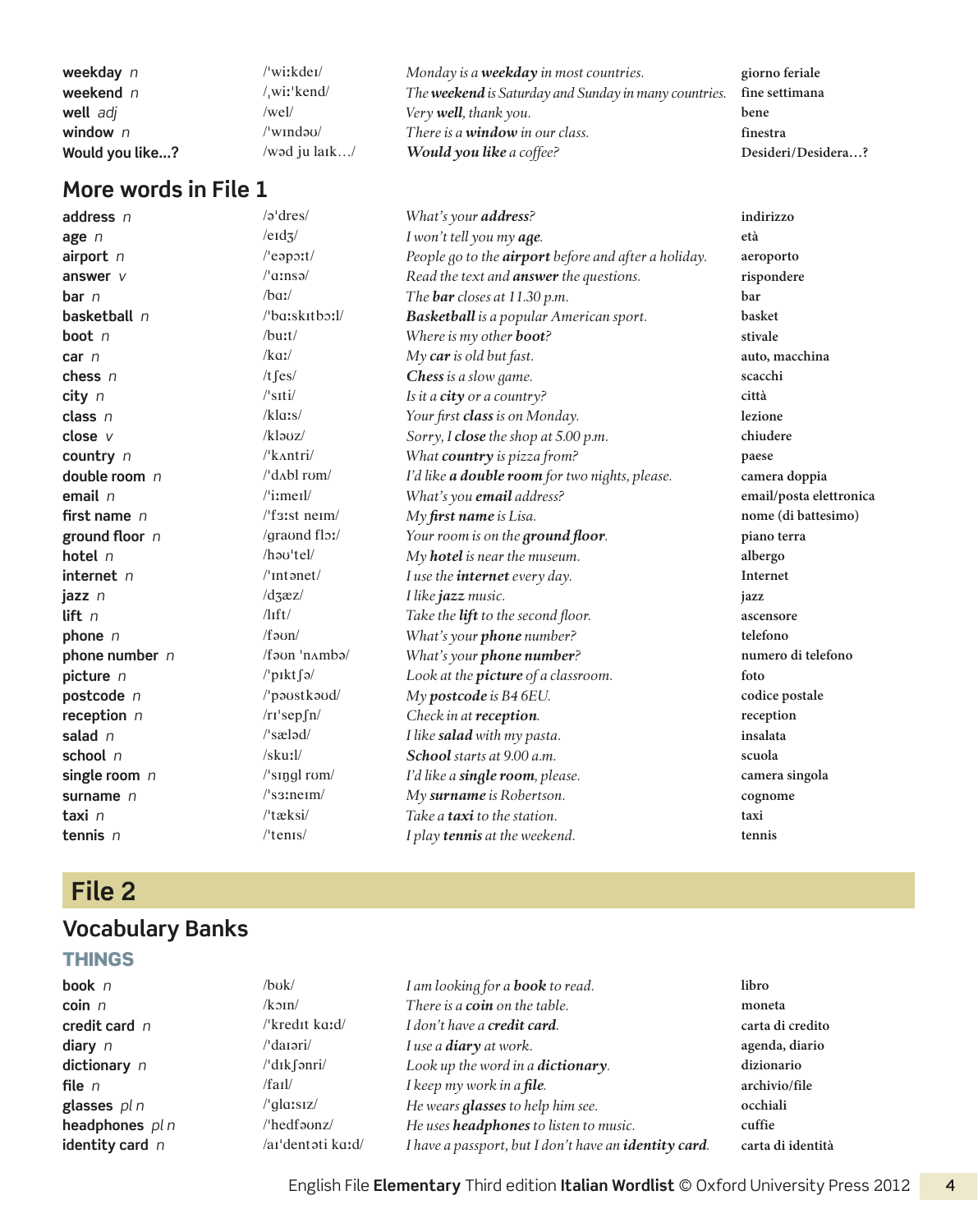#### **ADJECTIVES**

**iPod** *n* /ˈaɪpɒd/ *I use an iPod to listen to music.* **iPod key** *n* /kiː/ *Here is a key for your room.* **chiave laptop** *n l* /<sup>1</sup>læptop/ *I have a laptop for work.* **portatile magazine** *n* /mæɡəˈziːn/ *I buy a magazine every week.* **rivista mobile (phone)** *n* /ˈməʊbaɪl (fəʊn)/ *I want a mobile phone for my birthday.* **telefono cellulare newspaper** *n i*  $\binom{n}{2}$  /<sup>i</sup>nju:zperpə/ *I read a newspaper every morning.* **quotidiano, giornale pen** *n* /pen/ *I use a pen to write.* **biro/penna pencil** *n* /ˈpensl/ *I use a pencil to write. It's easier to correct.* **matita photo** *n* /ˈfəʊtəʊ/ *There is a photo of my family in my wallet.* **foto piece of paper** *n* /piːs əv ˈpeɪpə/ *Can I have a piece of paper to write on?* **pezzo di carta purse** *n* /pɜːs/ *I keep my credit cards in a purse.* **borsellino scissors** *pl n* /ˈsɪzəz/ *I need some scissors to cut this paper.* **forbici stamp** *n* /stæmp/ *I need a stamp to post this letter.* **francobollo sunglasses** *pl n* /ˈsʌnɡlɑːsɪz/ *It's really sunny. Where are my sunglasses?* **occhiali da sole ticket** *n* /ˈtɪkɪt/ *A ticket to Oxford, please.* **biglietto tissue** *n* /ˈtɪʃuː/ *Have you got a tissue?* **fazzoletto di carta umbrella** *n* /ʌmˈbrelə/ *It's raining. I need to buy an umbrella.* **ombrello wallet** *n* //wplit/ *I keep my money in a wallet. portafoglio portafoglio* **watch** *n* /wɒtʃ/ *What's this in English? ~ It's a watch.* **orologio**

**attractive** *adj* /əˈtræktɪv/ *He's quite tall and he's very attractive.* **affascinante bad** *adj* /bæd/ *This food is really bad.* **cattivo beautiful** adj  $\qquad$  /'bju:tifl/ *She's a very beautiful actress.* bello/a **big** *adj* /bɪɡ/ *His house is very big. It's got six bedrooms.* **grande blonde** *adj* /blɒnd/ *He has got blonde hair.* **biondo/ a cheap** *adj* /tʃiːp/ *This restaurant is really cheap.* **economico/ a clean** *adj* /kliːn/ *The window is really clean.* **pulito/ a cold** *adj* /kəʊld/ *Are you hot, Suzy? ~ No, I'm cold.* **freddo/a dangerous** *adj* /ˈdeɪndʒərəs/ *Careful! That dog's dangerous.* **pericoloso/ a dark** *adj* /dɑːk/ *She has dark hair.* **scuro/ a difficult** *adj* /ˈdɪfɪkəlt/ *This is a difficult exercise.* **difficile dirty** *adj* /ˈdɜːti/ *My room is dirty. I need to clean it.* **sporco/ a easy** *adj* /ˈiːzi/ *The homework is easy.* **facile empty** *adj* /ˈempti/ *Your glass is empty. Would you like another drink?* **vuoto/ a expensive** *adj* /**ik**'spensiv/ *That hotel is too <i>expensive*. Let's book another one. **costoso/a, caro/ a far** *adj* /fɑː/ *It's not far now. Only 10 kilometres.* **lontano/ a fast** *adj* /fɑːst/ *Her car is very fast.* **veloce fat** *adj* /fat/ *My pet dog loves to eat and is very fat.* **grasso/ a full** *adj* /fʊl/ *The hotel is full.* **pieno/ a good** *adj* /ɡʊd/ *Don't worry. You know I'm a good driver.* **bravo/ a good-looking** *adj* /ˌɡʊd ˈlʊkɪŋ/ *He's a good-looking man.* **attraente high** *adj* /haɪ/ *Their house is high in the mountains.* **alto/ a hot** *adj* /hɒt/ *The water is very hot.* **caldo/ a long** *adj long hair and brown eyes.* **lungo/a** *lungo/a* **low** *adj* /ləʊ/ *The price is quite low.* **basso/ a near** *adj* /nɪə/ *I know another hotel near here.* **vicino/ a new** *adj n***<sub>j</sub>uː/** *n***<sub>j</sub>uː/** *This is a new jacket. My other one was too old.* **<b>nuovo/a old** *adj* /əʊld/ *My car is really old. I need a new one.* **vecchio/ a poor** *adj* /pɔː/ *he is a poor man. He doesn't have much money.* **povero/a pretty** *adj* /ˈprɪti/ *She's tall and very pretty.* **carino/ a quite** *adv* /kwaɪt/ *It's quite nice here.* **davvero really** *adv* /ˈriːəli/ *I really like Italian food.* **proprio rich** *adj* /rɪtʃ/ *Look at his clothes. He's very rich.* **ricco/ a**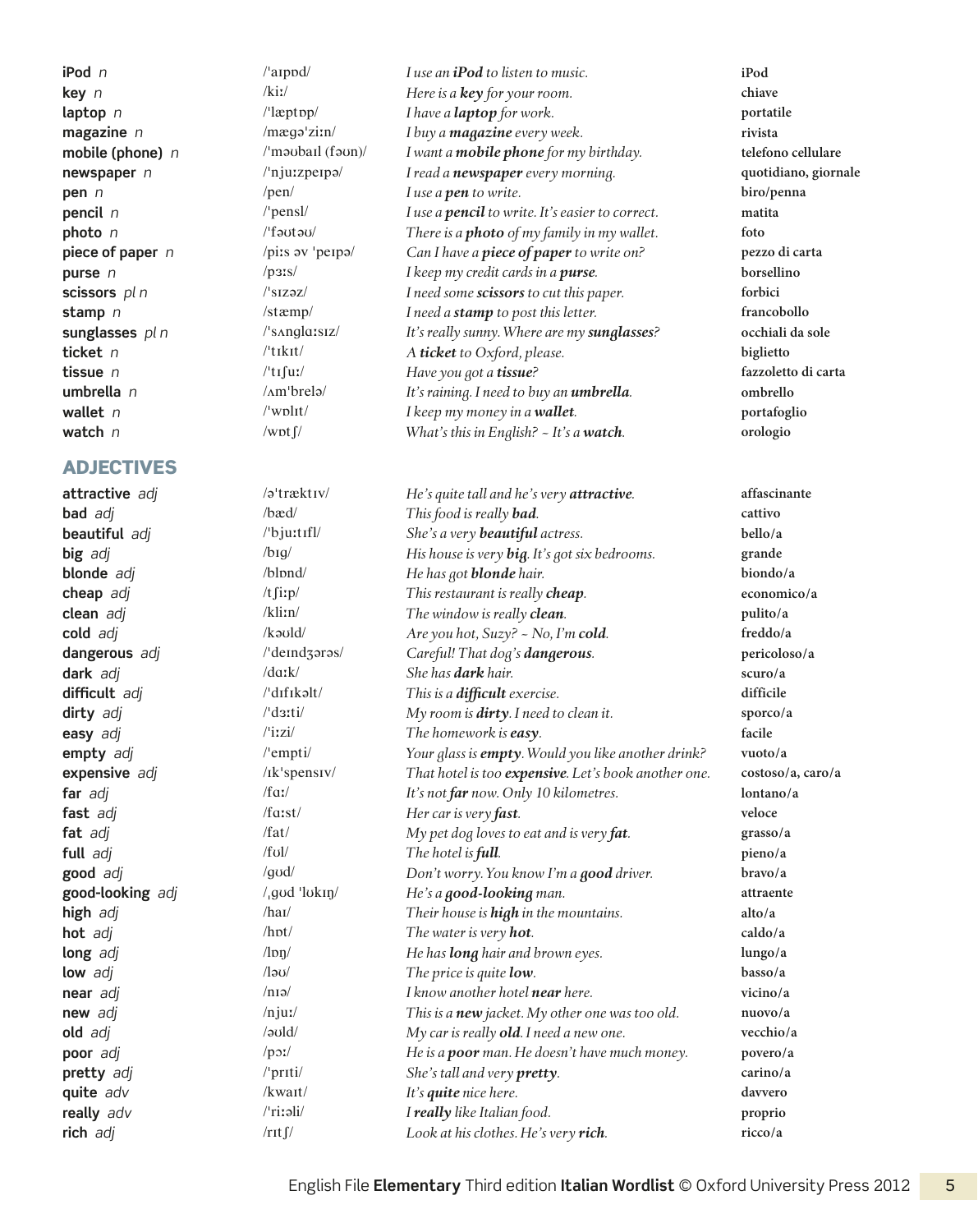| right adj       | /ra <sub>II</sub> /             | Well done, that's the right answer.                | giusto/a, corretto/a |
|-----------------|---------------------------------|----------------------------------------------------|----------------------|
| safe adj        | /serf/                          | I am a safe driver.                                | prudente             |
| short adj       | $/$ [ $\text{2}$ :t $/$         | She's quite <b>short</b> and slim.                 | basso/a              |
| slow adj        | /slə $\sigma$                   | I don't like <b>slow</b> service in a restaurant.  | lento/a              |
| small adj       | $\mathrm{S}$ m $\mathrm{S}$ :1/ | My bedroom is quite small, but I love it.          | piccolo/a            |
| strong adj      | $/$ stron $/$                   | My bag is heavy. I'm not strong enough to lift it. | forte                |
| tall adj        | $/t$ 3: $1/$                    | He's quite <b>tall</b> and he's very attractive.   | alto/a               |
| thin adj        | $\theta$ In/                    | Only <b>thin</b> people can wear that.             | magro/a              |
| ugly adj        | $/\Delta$ gli $/$               | It's a really <b>ugly</b> picture.                 | brutto/a             |
| <b>very</b> adv | $/$ 'veri $/$                   | It's <b>very</b> exciting!                         | molto                |
| weak adj        | $/$ witk $/$                    | He is too weak to lift the bag.                    | gracile              |
| wrong adj       | $\Gamma$ rpn/                   | Number five is the wrong answer.                   | sbagliato/a          |
| young adj       | $\sin\theta$                    | She's very young. She's only five.                 | giovane              |
|                 |                                 |                                                    |                      |

# **Useful words and phrases**

| angry adj        | $/$ angri $/$                        | I'm <b>angry</b> with Dan.                | arrabbiato/a          |
|------------------|--------------------------------------|-------------------------------------------|-----------------------|
| black adj        | $/b$ læk $/$                         | I wear <b>black</b> shoes to work.        | nero/a                |
| blue adj         | $/b$ luː/                            | I like <b>blue</b> jeans.                 | blu                   |
| <b>bored</b> adj | $\beta$ :d/                          | I'm <b>bored</b> with this homework.      | annoiato/a            |
| <b>brown</b> adj | /braun/                              | He has black hair and <b>brown</b> eyes.  | marrone               |
| day $n$          | $/$ de <sub>I</sub> $/$              | It's a lovely <b>day</b> today.           | giorno/giornata       |
| eyes pl n        | /az/                                 | He has brown eyes.                        | occhi                 |
| food $n$         | $/$ furd $/$                         | Harry loves fast food.                    | cibo                  |
| green adj        | / $grin/$                            | My car is $green$ .                       | verde                 |
| grey adj         | $\sqrt{gr}$                          | My grandmother's hair is $qrey$ .         | grigio/a              |
| hair $n$         | /he <sub>0</sub>                     | She has long brown hair.                  | capelli               |
| happy adj        | $l$ 'hæpi $l$                        | I'm happy you can come to the party.      | contento/a            |
| hungry adj       | /'hangri/                            | I'm hungry - can I make a sandwich?       | fame                  |
| lamp $n$         | $/$ læmp $/$                         | On my desk I have a computer and a lamp.  | lampada               |
| mother $n$       | $\frac{1}{2}$ m $\Delta \delta \rho$ | I live with my <b>mother</b> and father.  | madre                 |
| nice adj         | /nars/                               | Have a nice day!                          | bello/a               |
| orange adj       | $/$ ' $prindz/$                      | He has an <b>orange</b> T-shirt.          | arancione             |
| page n           | / $\text{ped}_3$ /                   | Look at page 10, please.                  | pagina                |
| pink adj         | $/$ pink $/$                         | My bedroom is pink.                       | rosa                  |
| printer $n$      | /'printa/                            | I have a laptop and a printer on my desk. | stampante             |
| red adj          | /red/                                | She's got red hair.                       | $\frac{1}{2}$ rosso/a |
| sad adj          | /sæd/                                | Julie is sad she can't come to the party. | triste                |
| stressed adj     | /strest/                             | I'm stressed - I need a holiday.          | stressato/a           |
| that det         | $/$ ðæt $/$                          | Let's stop at that service station.       | quello/a              |
| these det        | $\delta$ izz                         | These are very difficult exercises.       | questi/e              |
| thing $n$        | $/\theta$ In/                        | What is that thing there?                 | cosa                  |
| thirsty adj      | $/9$ 31sti $/$                       | I'm thirsty - where's the water?          | sete                  |
| those det        | $\delta$ auz $\ell$                  | What are those things there?              | quelli/e              |
| thumb $n$        | $/\theta$ Am                         | My thumb on my right hand hurts.          | pollice               |
| tired adj        | $/$ tarəd $/$                        | I'm tired and I want to go to bed.        | stanco/a              |
| white adj        | /wat/                                | I have a new <b>white</b> shirt.          | bianco/a              |
| worried adj      | $\sqrt{\text{wardi}}$                | I'm worried about Gareth.                 | preoccupato/a         |
| yellow adj       | $\prime$ 'jelau/                     | Taxis in New York are yellow.             | giallo/a              |
|                  |                                      |                                           |                       |

# **More words in File 2**

| about adv         | /əˈbaʊt/        | My teacher is <b>about</b> 40 years old.                   | circa          |
|-------------------|-----------------|------------------------------------------------------------|----------------|
| $accent$ $n$      | /ˈæksent/       | She's from Glasgow, and she has a Scottish <b>accent</b> . | accento        |
| $actor/actress$ n | /ˈæktə/ˈæktrəs/ | She's a French <b>actress</b> .                            | attore/attrice |
| Be careful!       | /bi 'keəfl/     | <b>Be careful!</b> There's another car!                    | Attento!       |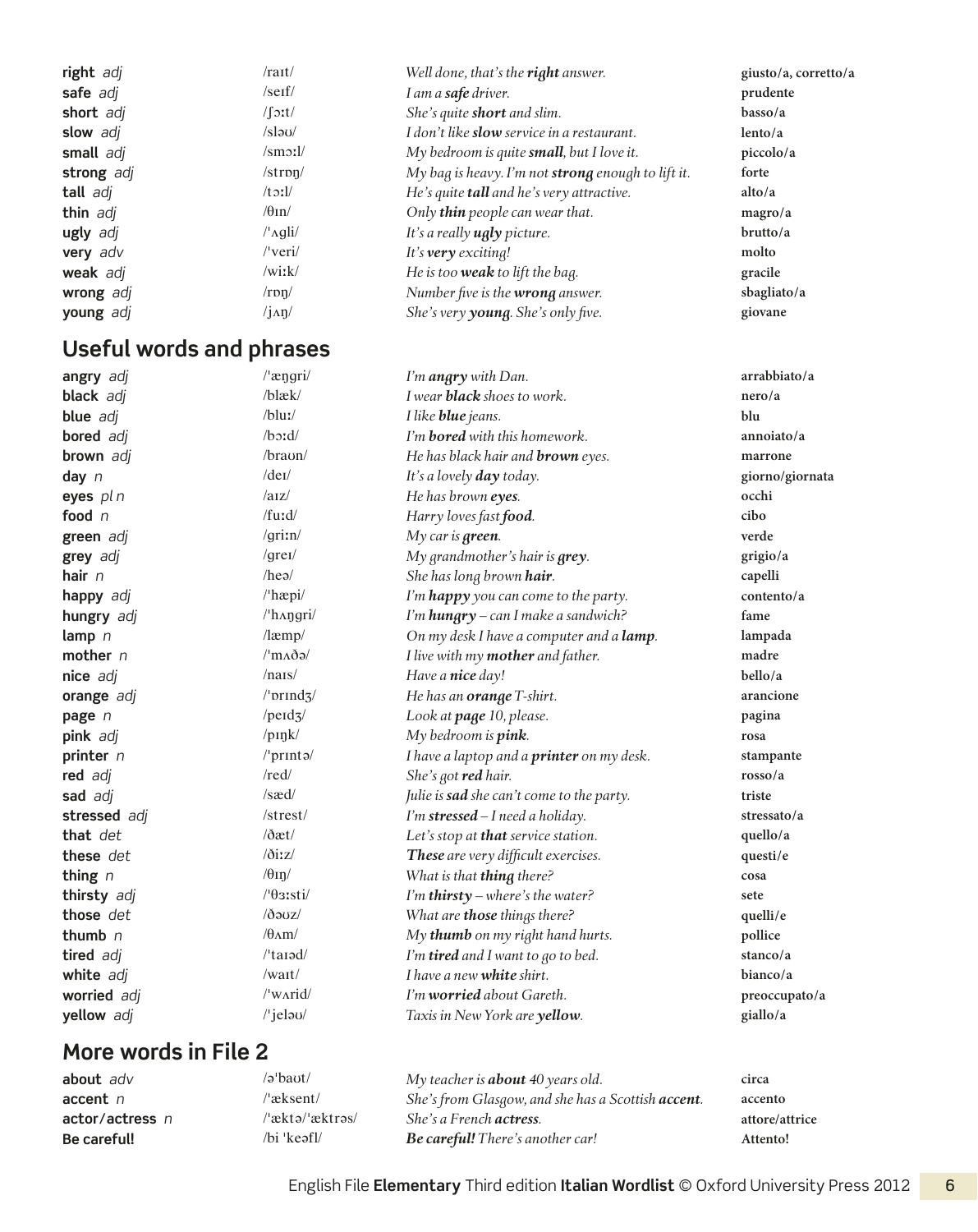**Be quiet!** /bi ˈkwaɪət/ *Be quiet! I'm trying to read.* **Silenzio! box** *n*  $\sqrt{b}b$ s /boks/ *What is in that*  $\frac{b}{c}$ *?* **scatola bull** *n* /bʊl/ *That bull is angry.* **toro but** *conj* /bʌt/ *She lives in Madrid, but she isn't Spanish.* **ma clock** *n* /klɒk/ *I have a clock in my kitchen.* **orologio Don't worry.** */dount 'wAri/ Don't worry. I'm a good driver.* Non ti preoccupare. **famous** *adj* /ˈfeɪməs/ *He's a famous American actor.* **famoso for example** /fɔː ɪɡˈzɑːmpl/ *Think of a colour, for example blue or red.* **ad esempio horse** *n* /hɔːs/ *My brother has a horse called Bob.* **cavallo jeans** *pl n* /dʒiːnz/ *I wear jeans at the weekend.* **jeans meaning** *n* /ˈmiːnɪŋ/ *I don't understand the meaning of this word.* **significato money** *n* /ˈmʌni/ *I keep my money in a wallet.* **soldi politician** *n* /ˌpɒləˈtɪʃn/ *My father is a politician.* **politico similar** *adj* /ˈsɪmələ/ *American grammar is very similar to British grammar.* **simile singer** *n* /ˈsɪŋə/ *Lady Gaga is a famous singer.* **cantante Slow down!** /sləʊ ˈdaʊn/ *Slow down! You're driving too fast!* **Rallenta! snake** *n sneuk/ n sneuk/ This snake is brown and yellow.* **serpente sportsman / sportswoman** *n* /ˈspɔːtsmən / ˈspɔːtswʊmən/ *Rafael Nadal is a famous sportsman.* **sportivo/sportiva story** *n* /ˈstɔːri/ *Listen to the end of the story.* **storia Turn right.** /tɜːn ˈraɪt/ *Turn right. Then go straight ahead.* **Gira a destra. TV presenter** *n* /ˌtiː ˈviː prɪˈzentə/ *My best friend is a TV presenter for the BBC.* **presentatore/ presentatrice TV vice versa** *adv* /ˌvaɪs ˈvɜːsə/ *You can travel from Delhi to Mumbai, or vice versa.* **viceversa What colour is...?** /wɒt ˈkʌlər ɪz…/ *What colour is the American flag?* **Di che colore è…? zebra** *n* /ˈzebrə/ *Look at that zebra over there.* **zebra**

#### **File 3**

#### **Vocabulary Banks**

#### VERB PHRASES

| $\mathsf{cook}$ $\vee$     | $/k$ uk/                        | I cook dinner for my family every evening.        | preparare       |
|----------------------------|---------------------------------|---------------------------------------------------|-----------------|
| $\mathsf{do}$ $\mathsf{v}$ | $/du$ :/                        | I do housework on Saturdays.                      | fare            |
| drink $V$                  | $/dr$ ink $/$                   | I drink mineral water every day.                  | bere            |
| eat $V$                    | $/$ it $/$                      | I don't want to <b>eat</b> fast food for dinner.  | mangiare        |
| go v                       | $\gamma$ qə $\upsilon$          | We go to the cinema every month.                  | andare          |
| have $V$                   | $/\text{hav}/$                  | We don't <b>have</b> children but we have a dog.  | avere           |
| like $V$                   | $\frac{\mathrm{d}}{\mathrm{d}}$ | I like animals so I have a cat and a dog at home. | amare           |
| listen $V$                 | $\frac{\text{I}}{\text{I}}$ sn  | I listen to music on my iPod.                     | ascoltare       |
| live v                     | $\sqrt{IV}$                     | I live in a flat with my sister.                  | vivere, abitare |
| play v                     | $/$ plei $/$                    | You play tennis really well.                      | giocare         |
| read $\nu$                 | /rird/                          | I read a newspaper on the train every morning.    | leggere         |
| say v                      | $/$ se <sub>I</sub> $/$         | You're late $-$ say sorry to your teacher.        | chiedere        |
| speak $V$                  | /spiːk/                         | I can speak German very well.                     | parlare         |
| study $V$                  | $\sqrt{\frac{3}{1}}$            | I want to study economics at university.          | studiare        |
| take $V$                   | /teik/                          | I take an umbrella in my school bag every day.    | portare         |
| want $V$                   | $/$ wpnt $/$                    | I want a new car - a BMW!                         | volere          |
| watch $V$                  | /wpt $\int$ /                   | I watch TV on Saturday evenings.                  | guardare        |
| wear $V$                   | $/$ weə $/$                     | Do you wear glasses for reading?                  | portare         |
| work $V$                   | /w3: k/                         | I work in an office in the town centre.           | lavorare        |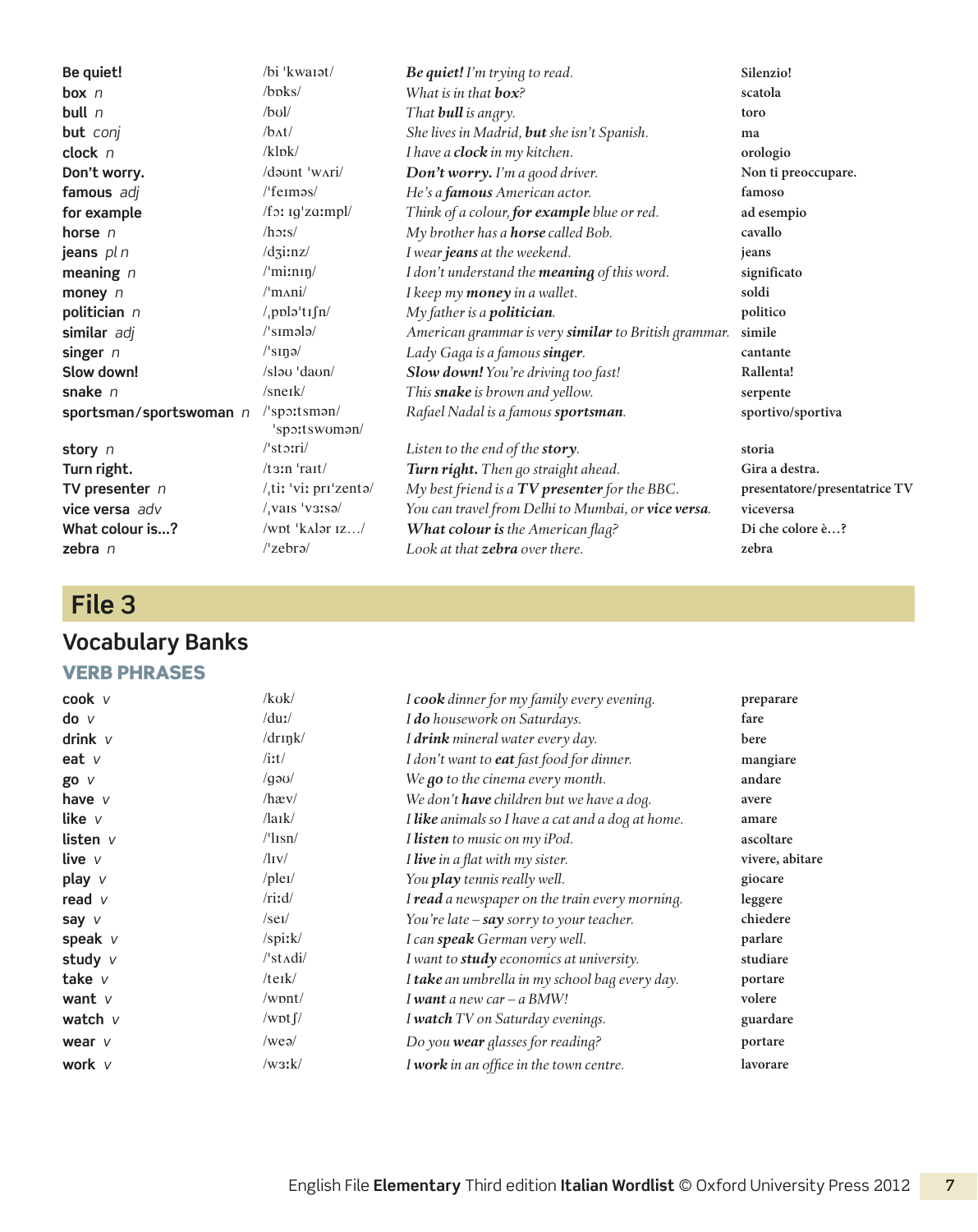#### **JOBS**

| administrator n              | /əd <sup>1</sup> ministreitə/              | Karen is an <b>administrator</b> .                         | amministratore/<br>amministratrice |
|------------------------------|--------------------------------------------|------------------------------------------------------------|------------------------------------|
| <b>architect</b> n           | $\pi$ xkitekt/                             | Norman Foster is an <b>architect</b> .                     | architetto                         |
| bank manager n               | /'bæŋk mænɪdʒə/                            | I want to be a <b>bank manager</b> and make lots of money. | direttore/direttrice (di banca)    |
| builder n                    | $/$ bildə/                                 | Carl is a <b>builder</b> and he works very hard.           | muratore                           |
| chef $n$                     | $/$ [ef $/$                                | Marco is a chef in an Italian restaurant.                  | capocuoco/a, chef                  |
| $\mathsf{cook}$ $n$          | $/k$ uk/                                   | Julie is a cook at the school.                             | cuoco/a                            |
| dentist n                    | $/$ dentist $/$                            | I want to see a <b>dentist</b> about my bad teeth.         | dentista                           |
| doctor n                     | $/$ dpktə $/$                              | I don't feel well. I need to see a doctor.                 | medico, dottore/dottoressa         |
| engineer $n$                 | $/$ end $3I'$ nia $/$                      | We need an <i>engineer</i> to help with this project.      | ingegnere                          |
| factory worker n             | /'fæktari w3ːkə/                           | My uncle is a factory worker in a biscuit factory.         | operaio/a                          |
| flight attendant n           | /'flait atendant/                          | She travels a lot. We think she's a flight attendant.      | assistente di volo                 |
| footballer $n$               | $/T$ tutborla $/$                          | My friend is a footballer for Manchester United.           | calciatore                         |
| hairdresser n                | $l$ headresa $l$                           | I'm a hairdresser. I cut people's hair.                    | parrucchiere/a                     |
| journalist n                 | /'d33:nalist/                              | My dad is a journalist. He writes for a newspaper.         | giornalista                        |
| lawyer $n$                   | $\sqrt{c}$ lozja/                          | My mother is a lawyer.                                     | avvocato                           |
| model $n$                    | $/$ 'mpdl $/$                              | Gisele Bundchen is a <b>model</b> .                        | modello/a                          |
| musician $n$                 | $/$ mju'zı $\int$ n $/$                    | My brother is a famous musician.                           | musicista                          |
| nurse n                      | /n3!s/                                     | A nurse usually works in a hospital.                       | infermiere/a                       |
| pilot n                      | /'pailot/                                  | A pilot flies planes.                                      | pilota                             |
| policeman/policewoman n      | /paliisman/<br>pallitswoman/               | There's a <b>policeman</b> outside our house.              | poliziotto/poliziotta              |
| receptionist $n$             | /ri'sepfonist/                             | A receptionist works at a hotel check-in desk.             | addetto/a alla reception           |
| shop assistant $n$           | /'fpp asistant/                            | A shop assistant serves customers in a shop.               | commesso/a                         |
| soldier n                    | $\frac{1}{3}$ sauldza/                     | I'm a soldier. I work for the army.                        | soldato/soldatessa                 |
| teacher $n$                  | /'tiːt $\int$ ə/                           | I'm a teacher. I teach chemistry.                          | insegnante                         |
| vet n                        | /vet/                                      | I'm a vet. I look after animals.                           | veterinario/a                      |
| waiter n                     | $\sqrt{\text{wert}}$                       | I am a waiter in a small café.                             | cameriere                          |
| waitress $n$                 | $/$ weitras/                               | I work as a waitress in a restaurant.                      | cameriera                          |
| <b>TIME</b>                  |                                            |                                                            |                                    |
| It's a quarter past six.     | /Its a 'kworta parst<br>s <sub>rks</sub> / | It's a quarter past six. Time to get up!                   | Sono le sei e un quarto.           |
| It's a quarter to seven.     | /its a 'kwo:ta ta 'sevn/                   | What time is it? $\sim$ It's a quarter to seven.           | Sono le sette meno un quarto.      |
| It's five to seven.          | /its faiv to 'sevn/                        | It's five to seven. The bus will arrive soon.              | Sono le sette meno cinque.         |
| It's half past six.          | /its ha:f pa:st siks/                      | What time is it? $\sim$ It's half past six.                | Sono le sei e mezza.               |
| It's six o'clock.            | /its siks əklok/                           | It's six o'clock. I'm leaving the office now.              | Sono le sei.                       |
| It's ten past six.           | /its ten parst siks/                       | What time is it? - It's ten past six.                      | Sono le sei e dieci.               |
| It's three minutes past six. | /Its $\theta$ ri: 'minits paist            | What time is it? $\sim$ It's three minutes past six.       | Sono le sei e tre minuti.          |
|                              | siks/                                      |                                                            |                                    |

It's twenty-five to seven. /its 'twenti faiv to

# **It's twenty past six.** /**its** 'twenti past siks/ *What time is it? ~ It's twenty past six.* Sono le sei e venti.

*What time is it? ~ It's twenty-five to seven.* Sono le sei e trentacinque.

# **call** *v* /kɔːl/ *Are you Samantha? ~ Yes I am, but call me Sam.* **chiamare Can I have a tea, please?** /kæn aɪ həv ə ˈtiː pliːz/ *Can I have a tea, please? ~ To have here or take away?* **Vorrei un tè, per cortesia. Can I help you?** /kæn aɪ ˈhelp ju/ *Can I help you? ~ A black coffee, please.* **Cosa desidera? change / changes** *v* /tʃeɪndʒ / tʃeɪndʒɪz/ *Be careful because the weather changes quickly.* **cambiare/ cambia earn** *v* /3:n/ *Does she earn a lot of money?* **guadagnare**<br> **feel** *y* /fix1/ *Ifeel stumid when the waiter calls my name* sentirsi

#### **Useful words and phrases**

ˈsevn/

| feel $\mathsf{v}$ | /fiːl/                        | I <b>feel</b> stupid when the waiter calls my name.                                                                         | sentirsi            |
|-------------------|-------------------------------|-----------------------------------------------------------------------------------------------------------------------------|---------------------|
| finish/finishes v | $\frac{1}{\tan(\frac{1}{2})}$ | Our lessons <b>finish</b> at 5 o'clock.                                                                                     | finire/finisce      |
| How interesting.  | $/$ hau 'intrastin $/$        | I'm a singer. - Really? <b>How interesting.</b>                                                                             | Molto interessante. |
|                   |                               | $\Gamma$ a aliala $\Gamma$ ila $\Gamma$ lama antama Thind a dition Halian Wandliat $\otimes$ Outand University Duase, OO1 O |                     |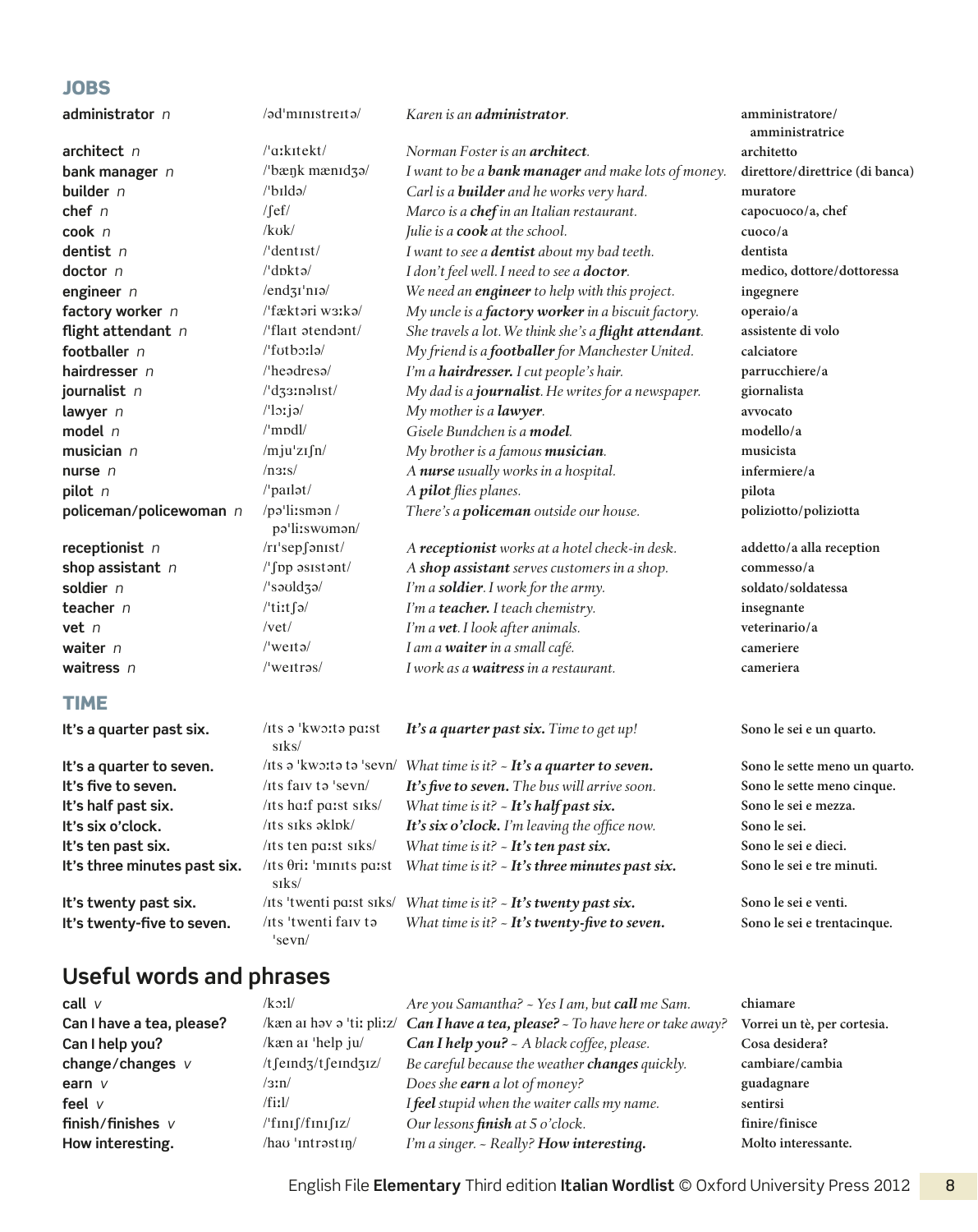**barista** *n* /bəˈrɪstə/ *A barista is a person who works in a coffee shop.* **barista bird** *n*  $\left| \text{best}(x) \right|$  /bɜːd/ *Look at that beautiful <i>bird.* **uccello brownie** *n* /ˈbraʊni/ *I'll have a coffee and a brownie, please.* **torta al cioccolato cash machine (ATM)** *n* /kæʃ məˈʃiːn/ *Is there a cash machine near here?* **bancomat coffee cup** *n* /ˈkɒfi kʌp/ *Could you pass me a coffee cup?* **tazza di caffè comfortable** *adj* /ˈkʌmfətəbl/ *I like it, it's nice and comfortable.* **comodo cyclist** *n* /ˈsaɪklɪst/ *Chris Hoy is a British cyclist.* **ciclista driver** *n* /ˈdraɪvə/ *Don't worry, I'm a good driver.* **pilota, guidatore here** *adv* /hɪə/ *Can we park here?* **qui jacket** *n* /ˈdʒækɪt/ *I wear a blue jacket and trousers and a white shirt and tie.* **giacca nylon top** *n* /ˈnaɪlɒn tɒp/ *My uniform is dark trousers and a white nylon top.* **top di nylon pedestrian** *n* /pəˈdestriən/ *Stop the car – there is a pedestrian on the zebra crossing.* **pedone service** *n* /ˈsɜːvɪs/ *The service is quick here.* **servizio shirt and tie** *n* /ʃɜːt ən ˈtaɪ/ *I wear a blue jacket and trousers and a white shirt and tie.* **camicia e cravatta skirt** *n* /skɜːt/ *I sometimes wear a skirt, but I prefer trousers.* **gonna sure** *adj* /ʃɔː/ *I think we can park here, but I'm not sure.* **sicuro tie** *n* /taɪ/ *I have to wear a shirt and tie at work.* **cravatta trousers** *pl n* /ˈtraʊzəz/ *I sometimes wear a skirt, but I prefer trousers.* **pantaloni turn** *n* /tɜːn/ *It's your turn.* **turno word** *n* /wɜːd/ *What is your favourite English word?* **parola work** *n* /wɜːk/ *I drink coffee when I'm at work.* **lavoro worker** *n* /ˈwɜːkə/ *He is an office worker.* **impiegato world** *n* /wɜːld/ *Journalists work all over the world.* **mondo worry** *v* /ˈwʌri/ *Don't worry. We have lots of time.* **preoccuparsi zebra crossing** *n* /ˌzebrə ˈkrɒsɪŋ/ *When you walk on a zebra crossing, all the drivers stop.* **strisce pedonali**

**How many?** *det* /haʊ ˈmeni/ *How many children do you have?* **Quanti? How much is that?** /haʊ ˈmʌtʃ ɪz ðæt/ *How much is that? ~ That's £12.45, please.* **Quant'è? love/loves** *v* / / / / / / / / / *British people love animals!* **amare/ ama** *amare/ ama* **Me too.** /ˈmi tuː/ *I like classical music. ~ Me too.* **Anche io need** *v* /niːd/ *In the US you need ID when you buy a drink.* **avere bisogno/dovere pay** *v* /peɪ/ *You don't**pay when you take money out of an ATM.* **<b>pagare prefer** *v* /prɪˈfɜː/ *I prefer the Starbucks in Britain.* **preferire rain/rains** *v* /rein/reinz/ *It rains a lot so you'll need an umbrella. provers/piovere/piove* **Really?** *adv* /ˈriːəli/ *I'm a singer. ~ Really? How interesting.* **Davvero? sell** *v* /sel/ *I sell clothes in a shop.* **vendere To take away.** /tə teɪk əˈweɪ/ *To have here or take away? ~ To take away.* **Da portare via. travel** *v* /ˈtrævl/ *I travel to lots of countries for my job.* **viaggiare walk** *v* /wɔːk/ *Do you walk to school? ~ No, I go by bus.* **andare a piedi What about you?** /wɒt əbaʊt ˈju/ *I'm hungry. What about you?* **E tu?** What time is it? /wɒt 'taɪm 1z It/ *What time is it? ~ It's nine fifteen.* Che ore sono?/Che ora è? **What would you like?** /wɒt wəd ju ˈlaɪk/ *What would you like? ~ A black coffee, please.* **Cosa desidera? What?** det /wbt/ *What do you do?* **Cosa?/Che cosa? What's the time?** /wɒts ðə ˈtaɪm/ *What's the time? ~ It's six o'clock.* **Che ore sono?/Che ora è? When?** *adv* /wen/ *When do you go to the gym?* **Quando? Where?** adv /weə/ *Where does he live?* **Dove? Dove? Which?** *det* /wɪtʃ/ *In which picture can you see a cash machine?* **Quale? Who?** *pron* /huː/ *Who is your favourite singer?* **Chi? Why?** *adv* /waɪ/ *Why are you so tired?* **Perché?**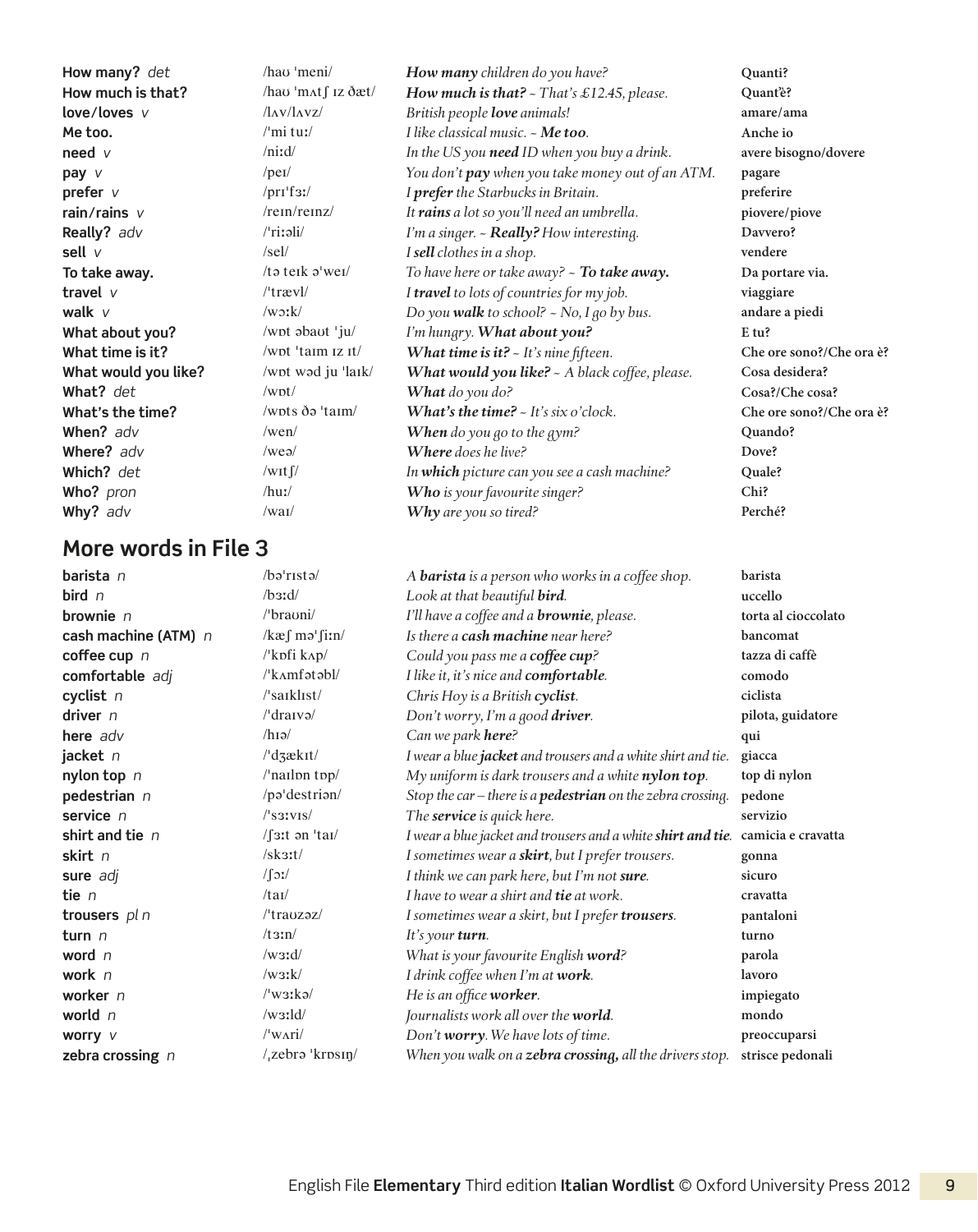### **File 4**

#### **Vocabulary Banks**

#### The family

#### Everyday activities

**do Italian homework** /duː ɪˈtæliən **finish work at 6.30** /fɪnɪʃ wɜːk ət sɪks **go to Italian classes** /ɡəʊ tə ɪˈtæliəŋ

'həʊmwɜːk/<br>/duː ðə 'haʊswɜːk/ ˈθɜːti/ klɑːsɪz/ **start work at 8.30** /stɑːt wɜːk ət eɪt ˈθɜːti/

**aunt** *n* /ɑːnt/ *My mum's sister, my aunt, is two years older than she is.* **zia brother** *n* /ˈbrʌðə/ *That's my brother and his son.* **fratello brother-in-law** *n* /ˈbrʌðər ɪn lɔː/ *My brother-in-law still lives with his parents.* **cognato children** *n* /ˈtʃɪldrən/ *He has three children, two boys and a girl.* **figli cousin** *n* /ˈkʌzn/ *My cousin goes to the same school as me.* **cugino/ a daughter** *n* /ˈdɔːtə/ *My daughter is four years old.* **figlia father** *n* /ˈfɑːðə/ *My father is a doctor.* **padre grandfather** *n* /ˈɡrænfɑːðə/ *My grandfather is 78 years old.* **nonno grandmother** *n* /ˈɡrænmʌðə/ *My grandmother doesn't work.* **nonna mother-in-law** *n* /ˈmʌðər ɪn lɔː/ *I don't like my mother-in-law.* **suocera nephew** *n* //nefjuː/ *My nephew is five years old.* **nipote niece** *n* /niːs/ *I have got a nephew but not a niece.* **nipote parents** *pl n* //pearents/ *My parents don't often listen to the radio.* **genitori sister** *n* /ˈsɪstə/ *My sister has three children.* **sorella son** *n* /sʌn/ *I have two daughters and a son.* **figlio stepfather** *n* /ˈstepfɑːðə/ *Is he your father? ~ No, he's my stepfather.* **patrigno stepsister** *n* /ˈstepsɪstə/ *My stepsister doesn't live with us.* **sorellastra uncle** *n* /ˈʌŋkl/ *I don't see my uncle very often.* **zio wife** *n* /waɪf/ *He lives in Chile with his wife.* **moglie**

**do exercise** /duː ˈeksəsaɪz/ *I hardly ever do exercise.* **fare del moto** *How often do you do Italian homework?* **fare i compiti di italiano do the housework** /duː ðə ˈhaʊswɜːk/ *I do the housework on Saturday morning.* **fare i compiti**

**get dressed** /get 'drest/ *I have a shower, then I get dressed.* vestirsi **get home late** /ɡet həʊm ˈleɪt/ *They often get home late.* **tornare a casa tardi get up at 8.00** /get  $\Delta p$   $\Delta p$   $\Delta t$   $\Delta t$   $\Delta t$   $\Delta t$   $\Delta t$   $\Delta t$   $\Delta t$   $\Delta t$   $\Delta t$   $\Delta t$   $\Delta t$   $\Delta t$   $\Delta t$   $\Delta t$   $\Delta t$   $\Delta t$   $\Delta t$   $\Delta t$   $\Delta t$   $\Delta t$   $\Delta t$   $\Delta t$   $\Delta t$   $\Delta t$   $\Delta t$   $\Delta t$   $\Delta t$   $\Delta t$   $\Delta t$   $\Delta t$   $\Delta t$   $\$ **go home early** /ɡəʊ həʊm ˈɜːli/ *Sometimes I go home early from work.* **tornare a casa prima go shopping** /ɡəʊ ˈʃɒpɪŋ/ *I usually go shopping at the weekend.* **fare la spesa/fare spese go to bed late** /ɡəʊ tə bed ˈleɪt/ *I usually go to bed late on Friday.* **andare a letto tardi** *I go to Italian classes twice a week.* **prendere lezioni di italiano**

**go to work by bus** /ɡəʊ tə wɜːk baɪ ˈbʌs/ *We go to work by bus.* **andare a lavorare in autobus have a bath** /hæv ə bɑːθ/ *I don't like showers so I have a bath.* **farsi il bagno have a coffee** *lhav a* 'knoti' *I have a coffee for breakfast.* bere un caffè **have a shower** /həv ə ˈʃaʊə/ *I have a shower every morning before breakfast.* **fare una doccia have breakfast** /həv ˈbrekfəst/ *I like to have breakfast in bed at the weekends.* **fare colazione have lunch at work** /hæv lʌntʃ ət ˈwɜːk/ *We have lunch at work, in the cafeteria.* **pranzare al lavoro have pizza for dinner** /hæv ˈpiːtsə fə dɪnə/ *They often have pizza for dinner.* **mangiare una pizza per cena make the dinner** /meɪk ðə ˈdɪnə/ *The children do their homework and I make the dinner.* **preparare la cena relax** *v* /rɪˈlæks/ *I like to relax at the weekend.* **rilassarsi sleep for eight hours** /sliːp fər eɪt 'aʊəz/ *They don't usually sleep for eight hours.* dormire per otto ore *I start work at 8.30 a.m.* **iniziare a lavorare alle 8.30**

*I finish work at* 6.30 *p.m.* **finish finish finish** *finish finish finish finish finish finish finish finish finish finish finish finish finish finish finish*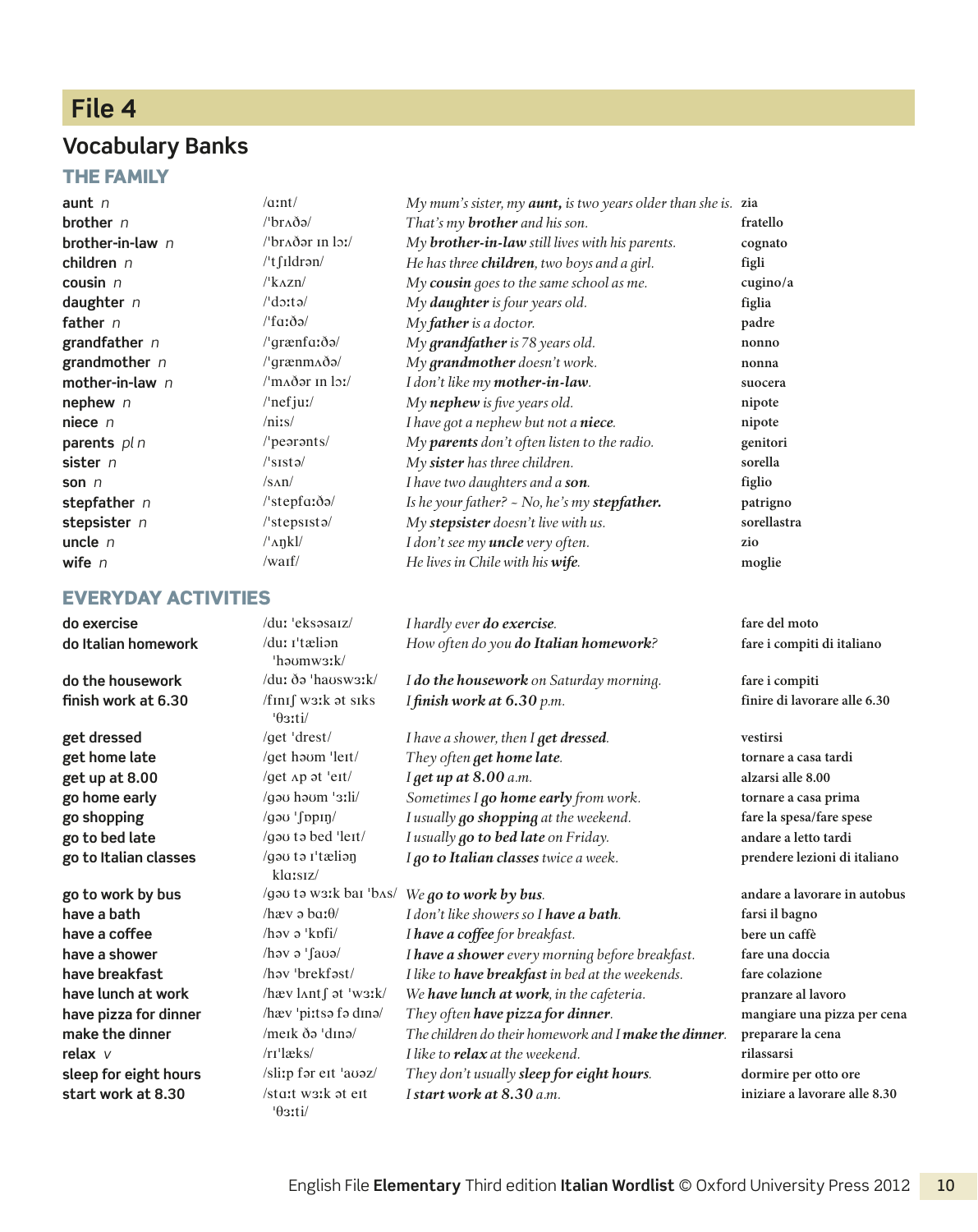|  | English File Elementary Third edition Italian Wordlist © Oxford University Press 2012 11 |  |
|--|------------------------------------------------------------------------------------------|--|
|  |                                                                                          |  |
|  |                                                                                          |  |

#### **take the dog for a walk** /teɪk ðə dɒɡ fər ə

**watch TV and check emails** /wɒtʃ tiːviː ən tʃek

'wɔːk/<br>/weɪk ʌp ət 'sevn/ ˈiːmeɪlz/

*I take the dog for a walk every morning.* **portare a spasso il cane** 

**wake up at 7.00** /werk Ap at 'sevn/ *I wake up at 7.00 a.m.* **svegliarsi alle 7.00** *I* watch TV and check emails *every evening.* **guardare la TV e controllare** 

#### ADVERBS AND EXPRESSIONS OF FREQUENCY

| always adv                                  | $/$ : weiz $/$                            | Why are you <b>always</b> late?                     | sempre                                               |
|---------------------------------------------|-------------------------------------------|-----------------------------------------------------|------------------------------------------------------|
| every (day/week/month/<br>year) adv         | $/$ evri $/$                              | They spend about 31 hours online every week.        | ogni (giorno/settimana/<br>mese/anno)                |
| hardly ever adv                             | $/$ ha:dli evə $/$                        | He <b>hardly ever</b> has breakfast.                | quasi mai                                            |
| never adv                                   | $/$ nevə $/$                              | I never have time for breakfast.                    | mai                                                  |
| normally adv                                | $/$ n $\infty$ məli $/$                   | I normally leave work at five.                      | generalmente                                         |
| often adv                                   | $/$ ' $pfn/$                              | He often has a hamburger for dinner.                | spesso                                               |
| once (a day/week/month/<br>year) adv        | /w <sub>ANS</sub>                         | We go to the cinema once a week.                    | una volta (al giorno/alla<br>settimana/al mese/all'a |
| only adv                                    | /ˈəʊnli/                                  | We <b>only</b> have half an hour for lunch.         | solo                                                 |
| sometimes adv                               | $\frac{1}{\text{S}}$ $\frac{1}{\text{S}}$ | They're sometimes late.                             | a volte                                              |
| three times (a day/week/<br>month/year) adv | $\theta$ riz taimz/                       | I play tennis three times a week.                   | tre volte (al giorno/alla<br>settimana/al mese/all'a |
| twice (a day/week/month/<br>year) adv       | $/t$ wais $/$                             | I have English classes twice a week.                | due volte (al giorno/alla<br>settimana/al mese/all'a |
| usually adv                                 | /'juːʒuəli/                               | In the morning we <b>usually</b> have five lessons. | di solito                                            |

# **Useful words and phrases**

| after prep        | /'aːftə/                    | What do you do after work?                                    | dopo                |
|-------------------|-----------------------------|---------------------------------------------------------------|---------------------|
| also adv          | $\sqrt{3}$ : sau $\sqrt{2}$ | They also have a good social life.                            | anche               |
| at prep           | /æt/                        | I get up $at$ 7.30 a.m.                                       | alle                |
| <b>busy</b> adj   | $\sqrt{b}$ izi/             | I work in a <b>busy</b> restaurant.                           | molto frequentato   |
| everyone pron     | $/$ evriw $\Lambda n/$      | Suddenly everyone arrives at the same time.                   | tutti               |
| everything pron   | /'evri $\theta$ In/         | I go back to the restaurant and check everything is OK.       | tutto               |
| for <i>prep</i>   | /fə/                        | I go home to be with the family for a couple of hours.        | per                 |
| home $n$          | /həʊm/                      | I go <b>home</b> to be with the family for a couple of hours. | casa                |
| I don't enjoy it. | /ai daont in'dzoi it/       | I don't want to play golf because I don't enjoy it.           | non mi diverto      |
| in prep           | $/ \text{in}$               | I watch the news in the evening.                              | di                  |
| job $n$           | $\frac{1}{d}$               | I love my job. I'm a teacher.                                 | lavoro              |
| on prep           | $\sqrt{pn}$                 | Write their names on a piece of paper.                        | su                  |
| own adj           | $/$ aun $/$                 | Nico is a chef and has his own restaurant.                    | proprio             |
| ready adj         | /'redi/                     | I go to bed, ready to start again the next day.               | pronto              |
| relaxed adj       | $/ri'$ lækst $/$            | He's a very <b>relaxed</b> person.                            | tranquillo          |
| spend $V$         | /spend/                     | How long does he spend with the children?                     | passare/trascorrere |
| to prep           | /tu/                        | I cycle to work every day.                                    | a                   |
| $up$ adv          | $\Delta p/$                 | I live up in the mountains.                                   | su                  |
| who pron          | $/hu$ :/                    | Do you know who our teacher is?                               | chi                 |

#### **More words in File 4**

| approximately adv | /ə <sup>'</sup> prpksimətli/ | During his life he'll eat approximately 35,000 biscuits.          | circa             |
|-------------------|------------------------------|-------------------------------------------------------------------|-------------------|
| at least det      | /ət 'liːst/                  | All of my friends have at least one TV in their house.            | almeno            |
| because conj      | $/bi'k$ <sub>DZ</sub> $/$    | I never read the newspaper because I can't read very well. perché |                   |
| contacts $pln$    | /'kpntækts/                  | I have 100 contacts on my mobile phone.                           | contatti          |
| factory $n$       | /ˈfæktəri/                   | I work in a <b>factory</b> that makes cars.                       | fabbrica          |
| four weeks pl n   | $/f$ <sub>2</sub> : 'witks/  | Four weeks is equal to a month.                                   | quattro settimane |
| healthy adj       | $/$ 'hel $\theta i/$         | I try to eat healthy food like fruit and vegetables.              | sano              |
| house $n$         | /haus/                       | I live in a <b>house</b> with my parents and sister.              | casa              |

**l'email**

| sempre                      |
|-----------------------------|
| ogni (giorno/settimana/     |
| mese/anno)                  |
| quasi mai                   |
| mai                         |
| generalmente                |
| spesso                      |
| una volta (al giorno/alla   |
| settimana/al mese/all'anno) |
| solo                        |
| a volte                     |
| tre volte (al giorno/alla   |
| settimana/al mese/all'anno) |
| due volte (al giorno/alla   |
| settimana/al mese/all'anno) |
| di solito                   |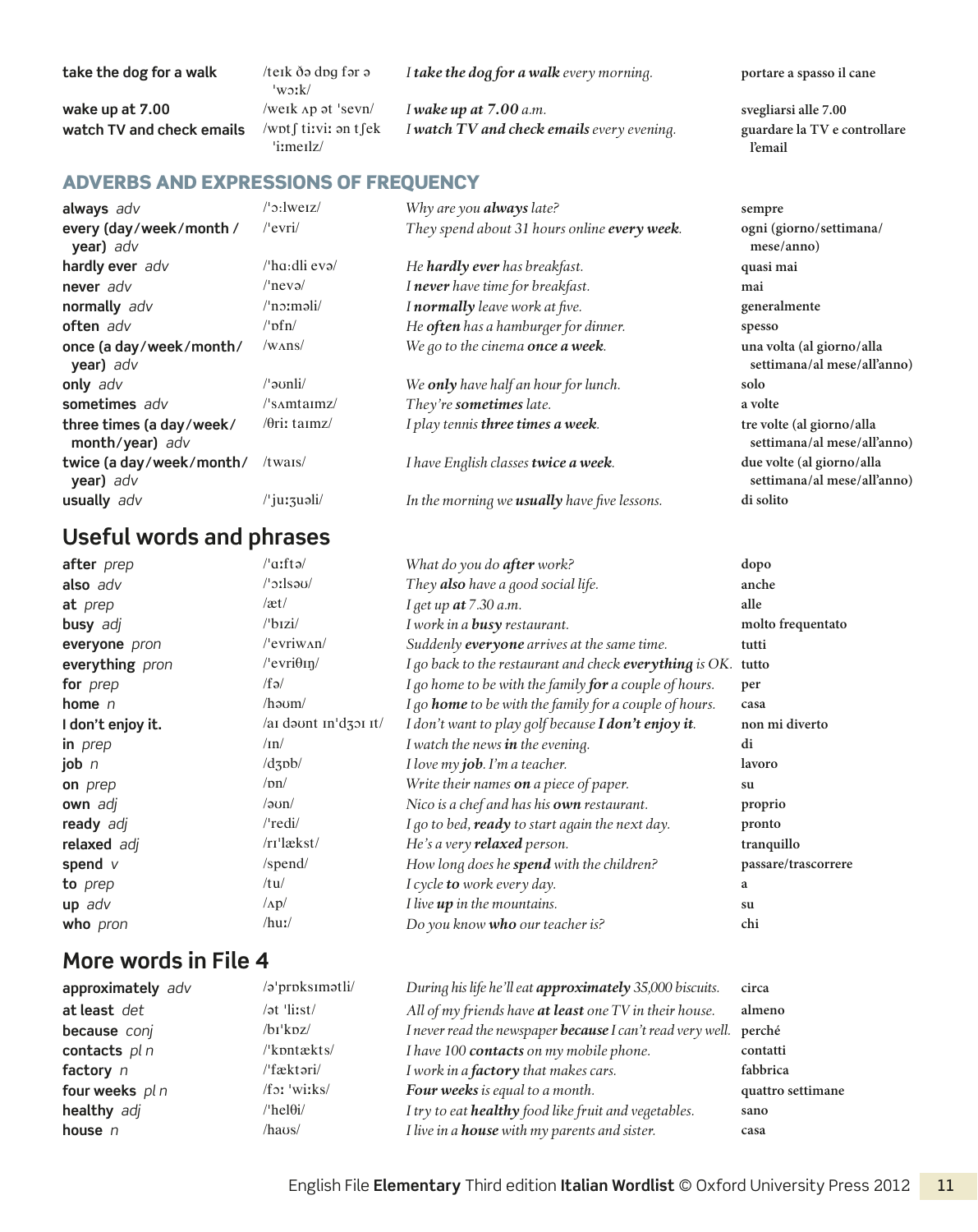**unemployed** *adj* /ˌʌnɪmˈplɔɪd/ *I am unemployed and haven't got a job.* **disoccupato**

#### **File 5**

# **Vocabulary Banks**

#### more Verb phrases

**including** *prep* /ɪnˈkluːdɪŋ/ *He can cook four dishes, including Spaghetti Bolognese.* **compreso less than** *det* /ˈles ðən/ *It takes less than ten minutes to walk to school.* **meno di more than** *det* /ˈmɔː ðən/ *He works more than 40 hours a week.* **più di/oltre royalty** *n* /ˈrɔɪəlti/ *Our country doesn't have any royalty. There is no king or queen.* **seven days** *pl n* /ˈsevn deɪz/ *Seven days is equal to a week.* **sette giorni sixty minutes** *pl n* /sɪksti ˈmɪnɪts/ *Sixty minutes is equal to an hour.* **sessanta minuti sixty seconds** *pl n* /sɪksti ˈsekəndz/ *Sixty seconds is equal to a minute.* **sessanta secondi sports player** *n* /spɔːts ˈpleɪə/ *Messi is a very popular sports player.* **sportivo thirty minutes** *pl n* /θɜːti ˈmɪnɪts/ *Thirty minutes is equal to half an hour.* **trenta minuti twelve months**  $p \mid n$  /twelv 'man $\theta s$ / *Twelve months is equal to a year.* **dodici mesi twenty-four hours** *pl n* /twenti fɔː ˈaʊəz/ *Twenty-four hours is equal to a day.* **ventiquattro ore**

**famiglia reale**

| buy v            | /baI/                         | You need to <b>buy</b> a ticket before you get on the bus. | comprare            |
|------------------|-------------------------------|------------------------------------------------------------|---------------------|
| call/phone $v$   | $/k$ oːl/fə $un/$             | I want to call my mum.                                     | chiamare/telefonare |
| dance $V$        | /dams/                        | I want to learn how to <b>dance</b> the tango.             | ballare             |
| draw $V$         | drot/                         | Can you draw a picture of your house?                      | disegnare           |
| drive $V$        | $/dr$ arv $/$                 | I drive a Ferrari.                                         | guidare             |
| find $V$         | $/$ faind $/$                 | It's hard to find a parking space on my street.            | trovare             |
| forget $v$       | /fə'get/                      | I always forget my teacher's name!                         | dimenticare         |
| give v           | $\sqrt{g_{IV}}$               | The shop assistants give you good advice.                  | dare                |
| hear $\nu$       | $\ln 1$                       | I can hear a noise upstairs - is someone there?            | sentire             |
| help v           | /help/                        | I help my children with their homework.                    | aiutare             |
| look for $phr$ v | $\frac{\text{ll}}{\text{d}x}$ | I'll help you <b>look for</b> your keys.                   | cercare             |
| meet $V$         | /mirt/                        | Nice to meet you.                                          | conoscere           |
| paint v          | /peint/                       | I want to <b>paint</b> a picture of my father.             | dipingere           |
| play v           | $/$ plei $/$                  | My Uncle Phil can play chess really well.                  | giocare             |
| remember $\nu$   | $/rr'$ membə $/$              | There's our neighbour - can you remember her name?         | ricordare           |
| run $V$          | $/r\Lambda n/$                | All the children run a race on Sports Day.                 | partecipare a       |
| see v            | /sii                          | I want to see a film this weekend.                         | vedere              |
| sing $V$         | /s <sub>II</sub>              | Let's all sing a song together!                            | cantare             |
| swim $V$         | $\sqrt{\text{swim}}$          | I like to swim in the sea when I'm at the beach.           | nuotare             |
| take $V$         | /teik/                        | I always take photos when I'm on holiday.                  | fare/scattare       |
| talk $V$         | $/t$ $x$ $k/$                 | Talk to your teacher about your homework, please.          | parlare             |
| tell $V$         | /tel/                         | I want to tell you a secret - don't tell anyone else.      | dire/rivelare       |
| use $V$          | $\frac{1}{2}$                 | I always use a computer at work.                           | usare               |
| wait for $phr$ v | $\sqrt{\text{w}}$ weit for    | I wait for a bus at the bus stop every morning.            | aspettare           |
|                  |                               |                                                            |                     |

#### The weather and seasons

| autumn $n$  | $^{\prime\prime}$ ortam/ | In <b>autumn</b> the weather changes a lot.                  | autunno    |
|-------------|--------------------------|--------------------------------------------------------------|------------|
| cloudy adj  | /'klaudi/                | In the summer it's sometimes cloudy.                         | nuvoloso/a |
| cold adj    | /kəʊld/                  | It's usually very cold in the winter.                        | freddo/a   |
| cool adj    | /kuːl/                   | It's a bit $\text{cool}$ today – you should wear a jacket.   | freddo/a   |
| foggy adj   | /'fpgi/                  | London is a very foggy city because the air is really dirty. | nebbioso/a |
| hot adj     | /hnt/                    | It's always very <b>hot</b> in the summer in my country.     | caldo/a    |
| raining $V$ | $/$ 'reinin $/$          | Is it raining outside?                                       | piove      |
| snowing $V$ | /ˈsnəʊɪŋ/                | It's <b>snowing</b> outside – let's go and make a snowman.   | nevica     |
| spring $n$  | $/$ sprin $/$            | I love spring here because all the flowers come out.         | primavera  |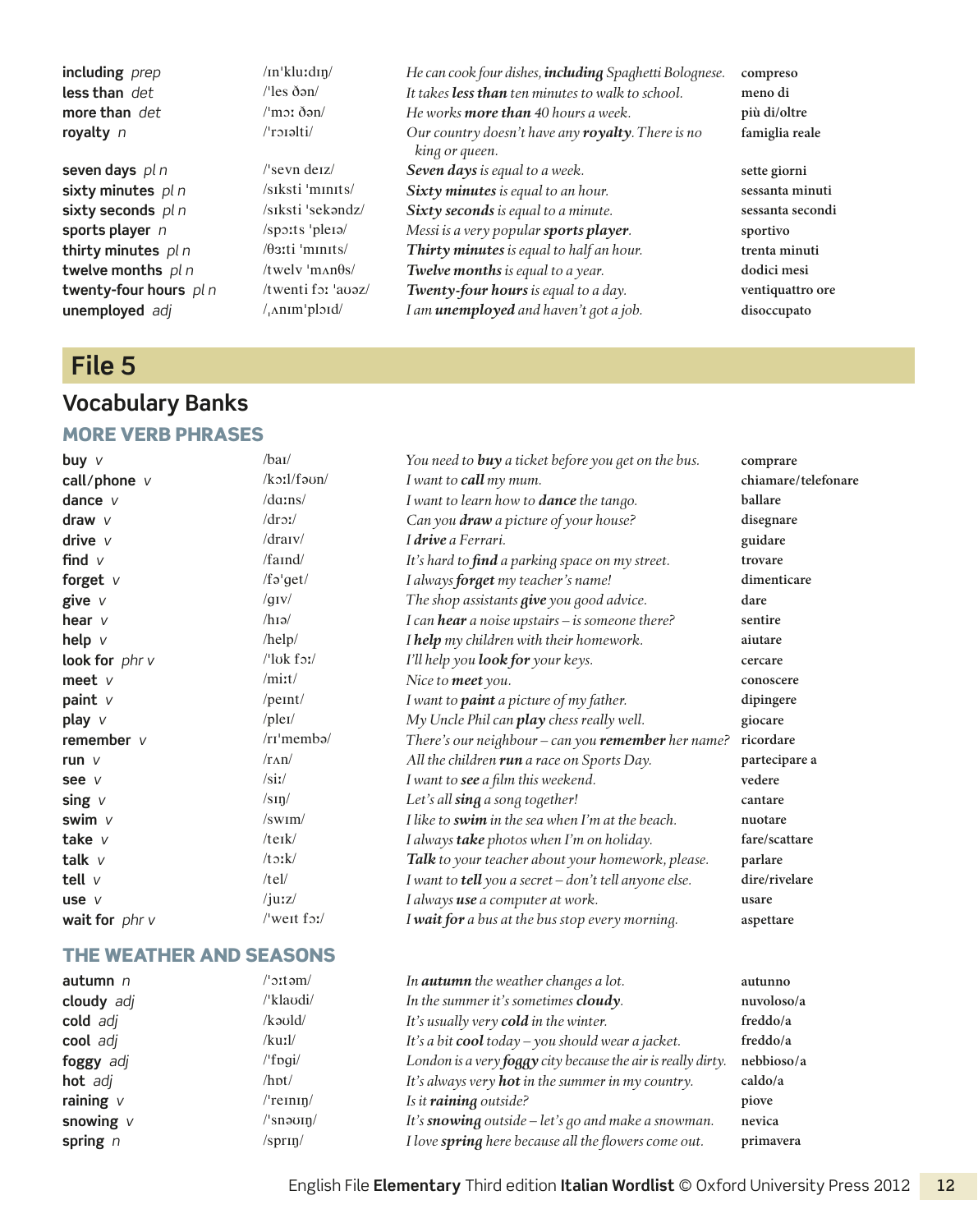| summer $n$ | /'s∧mə∕   | The normal temperature in the <b>summer</b> is $32^{\circ}$ C. | estate                |
|------------|-----------|----------------------------------------------------------------|-----------------------|
| sunny adj  | /'sani/   | Even in winter it can be <b>sunny</b> in the mornings here.    | (esserci il) sole     |
| warm adj   | $/w0$ :m/ | I love warm weather so I always go to Egypt on holiday. caldo  |                       |
| windy adj  | /'windi/  | It's really <b>windy</b> today.                                | (esserci) molto vento |
| winter $n$ | /'wɪntə/  | It often snows in the <b>winter</b> .                          | inverno               |

#### **Useful words and phrases**

**Do you live in a house or a flat?**

#### **More words in File 5**

/də ju lɪv ɪn ə ˈhaʊs ɔːr ə ˈflæt/

**argue** *v* /ˈɑːɡjuː/ *My parents argue a lot.* **litigare bank** *n* /bæŋk/ *My sister works in a bank.* **banca bark** *v* /bɑːk/ *Our dogs always bark when they see a cat.* **abbaiare cry** *v* /kraɪ/ *The baby doesn't cry very often.* **piangere** *Do you live in a house or a flat? ~ I live in a house in the country.* **downstairs** *adv* /ˌdaʊnˈsteəz/ *Two students live downstairs.* **al piano di sotto fly** *v* /flaɪ/ *We fly the flag when we go to an England football game.* **sventolare happen** *v* /ˈhæpən/ *What will happen if you make a noise after 10.00 p.m.?* **succedere language** *n* /ˈlæŋɡwɪdʒ/ *What is this word in your language?* **lingua loud** *adj* /laʊd/ *They play loud music.* **chiassoso/ a next door** *adv* /ˌnekst ˈdɔː/ *My best friend lives next door to me.* **alla porta accanto noisy** *adj* /ˈnɔɪzi/ *They have noisy parties.* **rumoroso/ a party** *n* /ˈpɑːti/ *Do you want to come to my party?* **festa shoes** *pl n* /ʃuːz/ *I want to buy some new shoes.* **scarpe shout** *v* /ʃaʊt/ *Their children shout all the time.* **gridare start** *v* /start/ *You can start when you're ready.* **cominciare/iniziare sweater** *n* /ˈswetə/ *I'm cold – I think I'll put on a sweater.* **maglione think** *v* /θɪŋk/ *What do you think they are doing now?* **pensare/credere T-shirt** *n* /ˈtiːʃɜːt/ *I wear a T-shirt every day.* **maglietta upstairs** *adv* /ˌʌpˈsteəz/ *I live in this flat, and an old woman lives upstairs.* **al piano di sopra young** *adj* /jʌŋ/ *Your dad looks really young.* **giovane**

**album** *n* /ˈælbəm/ *She has a new album coming soon.* **album audience** *n* /ˈɔːdiəns/ *He will only play for a small audience.* **persone/spettatori concert** *n* /ˈkɒnsət/ *I'm watching a concert in a theatre in London.* **concerto copy** *n* /ˈkɒpi/ *Do you have a copy of her new album?* **copia Have fun!** /hæv ˈfʌn/ *Have fun! Don't be home too late.* **Divertiti! hit** *n* /hɪt/ *I love her latest hit. It's always on the radio.* **successo I have to go.** *I have to gool I have to go. See you tomorrow.* Devo andare. **It's so cool!** /ɪts səʊ ˈkuːl/ *I love your new bag! It's so cool!* **È davvero fantastico! No problem.** /nəʊ ˈprɒbləm/ *No problem.I can help you any time.* **Nessun problema. No way!** /nəʊ ˈweɪ/ *No way! You can't have my jacket!* **No! number 1** *n* /nʌmbə ˈwʌn/ *Her song is now number 1.* **numero 1 recording contract** *n* /rɪˈkɔːdɪŋ ˈkɒntrækt/ *She has a recording contract with Epic Records.* **contratto di incisione Right now?** /raɪt ˈnaʊ/ *Can you help me? ~ Right now?* **In questo momento? single** *n* /ˈsɪŋɡl/ *You can buy her new single tomorrow.* **singolo That's OK.** /ðæts əʊˈkeɪ/ *That's OK. I can ask Jason for help.* **Fa lo stesso. top ten** *n* /ˌtɒp ˈten/ *He wants a top ten record in the USA next year.* **top ten version** *n* /ˈvɜːʒn/ *She sings a new version of a Leonard Cohen song.* **versione Wait a minute.** *I* were  $\sqrt{W}$  *Werer Wait a minute. I can't find my keys.* Aspetta un momento. **What can you play?** /wɒt kən ju ˈpleɪ/ *What can you play? ~ I can play the guitar.* **Cosa sai suonare? What's wrong?** /wɒts 'rɒŋ/ *What's wrong? You look sad.* Cosa c'è che non va?

**Vivi/Abiti in una casa singola o in un appartamento?**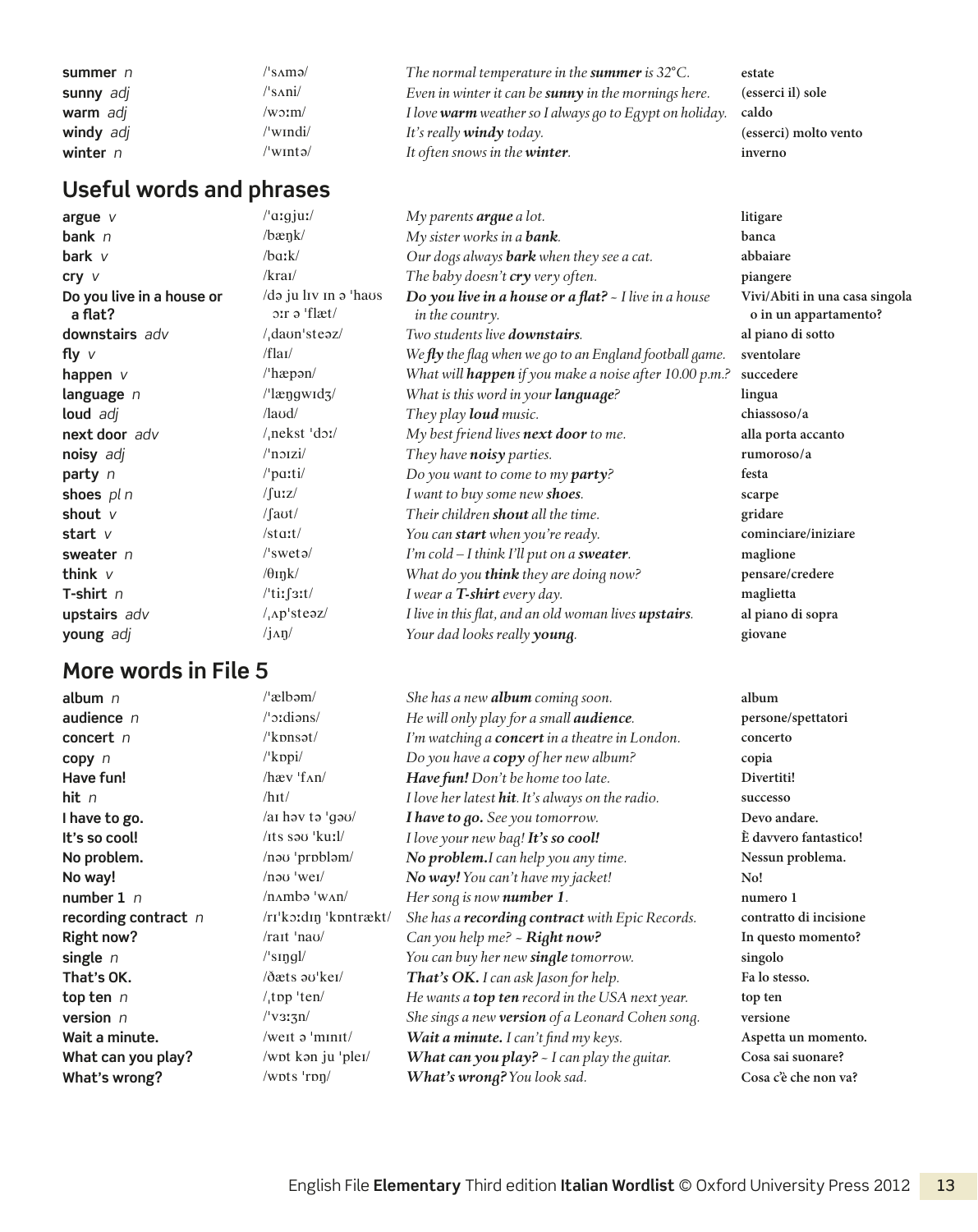# **File 6**

#### **Vocabulary Banks**

#### **THE DATE**

**January** *n* /ˈdʒænjuəri/ *In the UK January is a cold and dark month.* **gennaio February** *n* /ˈfebruəri/ *Valentine's Day is in February.* **febbraio March** *n* /mɑːtʃ/ *Easter is a Christian holiday in March or April.* **marzo April** *n* /ˈeɪprəl/ *Easter is a Christian holiday in March or April.* **aprile May** *n* /meɪ/ *I like May because the weather is warm.* **maggio June** *n* /dʒuːn/ *My sister's birthday's in June.* **giugno July** *n* /dʒuˈlaɪ/ *My birthday's in July.* **luglio August** *n* /ˈɔːɡəst/ *My favourite month is August because it's usually hot.* **agosto September** *n* /sepˈtembə/ *I usually take holidays in September.* **settembre October** *n* /ɒkˈtəʊbə/ *October is a cold month.* **ottobre November** *n* /nəʊˈvembə/ *Halloween is in November.* **novembre December** *n* /dɪˈsembə/ *Christmas Day is in December.* **dicembre 1st (first)** *det* /fɜːst/ *Saturday is the first day when I can sleep late!* **primo 2nd (second)** *det* /ˈsekənd/ *This is my second English lesson.* **seconda 3rd (third)** *det* /θɜːd/ *It's my daughter's third birthday today.* **terzo 4th (fourth)** *det* /fɔːθ/ *My birthday is the fourth of December.* **quattro 5th (fifth)** *det* /fɪfθ/ *This is the fifth time I have seen this movie.* **quinta 6th (sixth)** *det* /sɪksθ/ *That is the sixth goal in the game.* **sesto 7th (seventh)** *det* /ˈsevnθ/ *My sister's birthday is the seventh of January.* **sette 8th (eighth)** *det* / *e*<sup>tt /</sup> / *ett<sup> /</sup> <i>My mum's birthday is the <i>eighth of March*. otto **9th (ninth)** *det* /naɪnθ/ *It's the ninth of June today.* **nove 10th (tenth)** *det* /tenθ/ *This is my tenth birthday.* **decimo 11th (eleventh)** *det* /ɪˈlevnθ/ *My birthday is the eleventh of August.* **undici 12th (twelfth)** *det* /twelfθ/ *It's the twelfth of April.* **dodici 13th (thirteenth)** *det* /θɜːˈtiːnθ/ *Friday the thirteenth is an unlucky day.* **tredici 14th (fourteenth)** *det* /fɔːˈtiːnθ/ *My birthday is the fourteenth of October.* **quattordici 20th (twentieth)** *det* /ˈtwentiəθ/ *Easter is the twentieth of April this year.* **venti 21st (twenty-first)** *det* /twenti ˈfɜːst/ *It's my twenty-first birthday today.* **ventunesimo 22nd (twenty-second)** *det* /twenti ˈsekənd/ *It's her twenty-second birthday.* **ventiduesimo 23rd (twenty-third)** *det* /twenti ˈθɜːd/ *My dad's birthday is the twenty-third of February.* **ventitre 24th (twenty-fourth)** *det* /twenti ˈfɔːθ/ *Christmas Eve is the twenty-fourth of December.* **ventiquattro 30th (thirtieth)** *det* /ˈθɜːtiəθ/ *Happy thirtieth birthday!* **trentesimo 31st (thirty-first)** *det* /θɜːti ˈfɜːst/ *New Year's Eve is the thirty-first of December.* **trentuno**

#### **Useful words and phrases**

| asleep adj       | $\sqrt{a}$ 'slirp/                | I like getting up early when other people are asleep.                         | addormentato/a |
|------------------|-----------------------------------|-------------------------------------------------------------------------------|----------------|
| blues $n$        | $/h$ lu: $z/$                     | My dad likes <b>blues</b> .                                                   | blues          |
| classical adj    | /'klæsikl/                        | Ben doesn't like <b>classical</b> music.                                      | classica       |
| concert hall $n$ | $/k$ pnsət $'$ h $\frac{1}{\ell}$ | An orchestra is playing in the <b>concert hall</b> .                          | auditorium     |
| conductor $n$    | /kən'daktə/                       | Dudamel is the <b>conductor</b> of the Los Angeles<br>Philharmonic orchestra. | direttore      |
| fall $V$         | $/f$ <sub>2</sub> : $1/$          | Be careful – $don't$ fall.                                                    | cadere         |
| heavy metal $n$  | /hevi 'metl/                      | Colin likes heavy metal.                                                      | heavy metal    |
| hip hop $n$      | $l$ hip hpp $l$                   | I don't like hip hop music.                                                   | hip hop        |
| in a good mood   | $/$ ln ə gud 'mu $d/$             | I love Christmas because everyone is in a good mood.                          | di buon umore  |
| Latin adj        | $\theta$ lætin $\theta$           | I like <b>Latin</b> music.                                                    | latina         |
| leave $V$        | $\frac{1}{\text{div}}$            | I leave for work at 9.00 a.m.                                                 | uscire         |
| orchestra $n$    | /'ɔːkɪstrə/                       | An orchestra is playing in the concert hall.                                  | orchestra      |
|                  |                                   |                                                                               |                |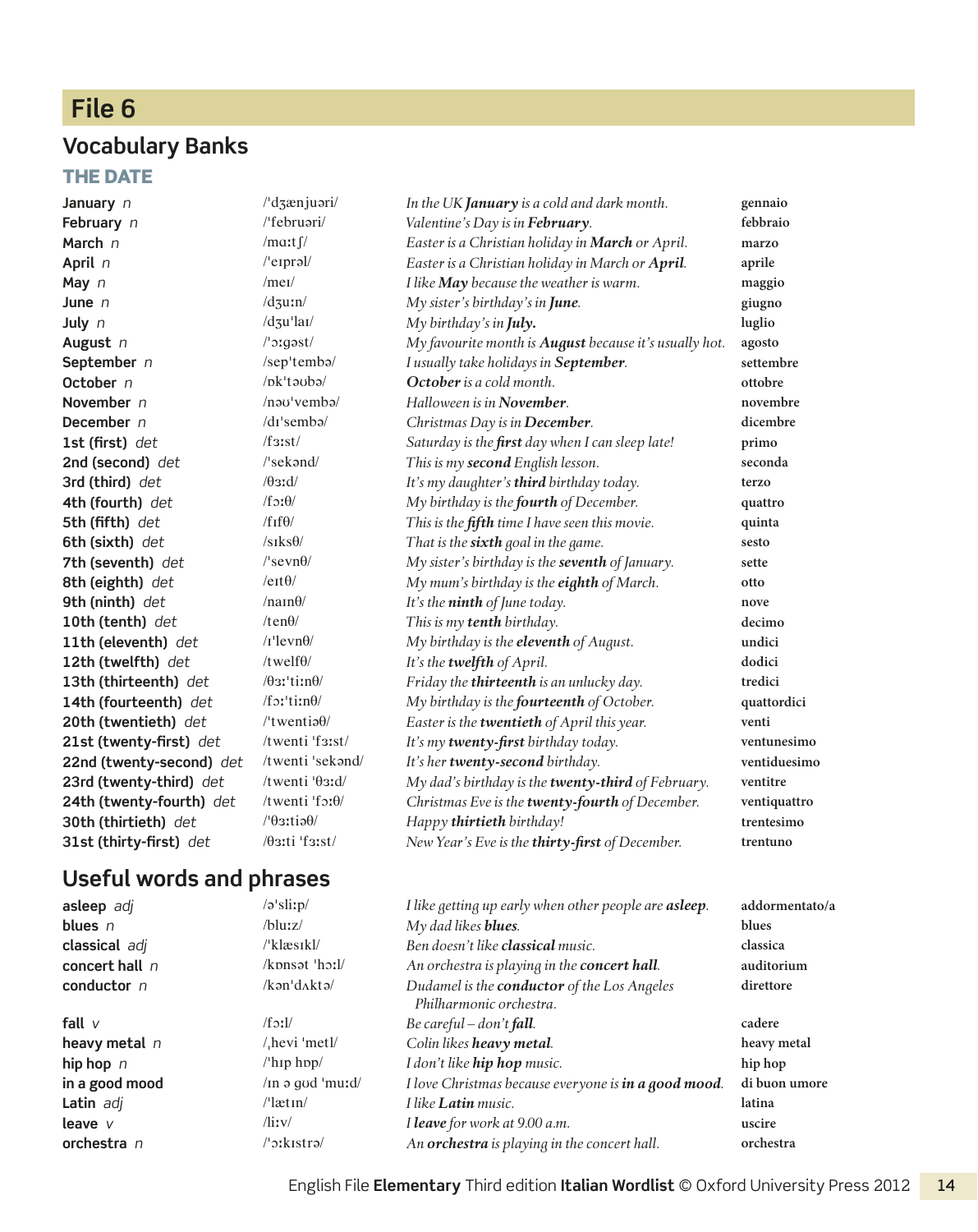| pick up phr v<br>$/$ p <sub>Ik</sub> ' $\Delta$ p $/$<br>Pick up the phone, please.<br>prendere su |                         |
|----------------------------------------------------------------------------------------------------|-------------------------|
|                                                                                                    |                         |
| <b>Practise</b> saying the words.<br>$/$ præktis/<br>practise v<br>esercitarsi                     |                         |
| Stop writing and put down your pens.<br>/put 'daun/<br>put down phr v<br>posare                    |                         |
| ar ən 'biː/<br>I like rock, but I don't like R&B.<br>$R\&B$ n                                      | R&B/Rhythm and Blues    |
| $/$ 'regel $/$<br>She loves reggae.<br>reggae n<br>reggae                                          |                         |
| He is going to give her a ring for her birthday.<br>/rm/m<br>anello<br>ring $n$                    |                         |
| $\prime$ rpk $\prime$<br>I like rock, but I don't like R&B.<br>rock $n$<br>rock                    |                         |
| smile $V$<br>$\mathrm{mail}/$<br>You will feel better if you smile.<br>sorridere                   |                         |
| /ster in $\text{bed}/$<br>On Saturday I stay in bed until noon.<br>stay in bed<br>rimanere a letto |                         |
| tonight $n$<br>$/t\partial'$ nait $/$<br>I want to wear it <b>tonight</b> .<br>stasera             |                         |
| $/$ 'ved $\frac{1}{2}$ təbl $/$<br>What's your favourite vegetable?<br>vegetable $n$<br>verdura    |                         |
| What's your favourite?<br>/wpts jo: 'fervarit/<br>What's your favourite time of day?               | Qual è il tuopreferito? |

| amusing adj        | /ə <sup>'</sup> mju:zıŋ/         | The bus drivers tell interesting and <b>amusing</b> stories. | divertente      |
|--------------------|----------------------------------|--------------------------------------------------------------|-----------------|
| awful adj          | $\sqrt{3}$ :fl/                  | That song's $a w f u l - can you turn it off?$               | orrendo/a       |
| band $n$           | /bænd/                           | Do you play in a <b>band</b> ?                               | gruppo          |
| biography n        | /bai'pgrafi/                     | I'm reading a <b>biography</b> about my favourite actor.     | biografia       |
| blow v             | $/b$ lau $/$                     | My soup is too hot. - You should <b>blow</b> on it.          | soffiare        |
| don't like         | /daunt 'lark/                    | I like rock, but I don't like R&B.                           | non mi piace    |
| don't mind         | /daunt 'maind/                   | I <b>don't mind</b> getting up early.                        | non mi dispiace |
| drive $V$          | $/$ dra $\mathrm{iv}/$           | I don't like to drive at night.                              | guidare         |
| fantastic adj      | /fæn'tæstik/                     | I think they're fantastic.                                   | fantastico      |
| film $n$           | /film/                           | What is your favourite film?                                 | film            |
| great adj          | / $grert/$                       | I think they're great.                                       | straordinario   |
| greet $v$          | /gritt/                          | Local people <i>greet</i> you like an old friend.            | salutare        |
| guide $n$          | $\gamma$ gard $\gamma$           | Our tourist <i>guide</i> is really friendly.                 | guida           |
| hate $\nu$         | $/$ heit $/$                     | I hate getting up early.                                     | odiare          |
| have $V$           | $h$ æv/                          | I have a party every summer.                                 | dare            |
| I think they're    | /ai $\theta$ ink dea/            | I think they're great.                                       | Penso che siano |
| main adj           | $/$ me $\ln/$                    | They stop at all the main tourist attractions.               | principale      |
| message $n$        | $\sqrt{\text{mesid}}$            | Can you give a message to him?                               | messaggio       |
| neighbour n        | $/$ 'neibə $/$                   | My neighbour is very friendly.                               | vicino/a        |
| not bad adj        | /npt 'bæd/                       | It's not bad. I quite like it.                               | non male        |
| now adv            | $/na\upsilon/$                   | In Venezuela now it's cooler to like Strauss than salsa.     | adesso          |
| romantic novel $n$ | $/$ rə $\sigma$ 'mæntik novl $/$ | At the moment Anya is reading a romantic novel.              | romanzo rosa    |
| shine $V$          | $\frac{1}{\tan \theta}$          | The sun doesn't often shine in January.                      | splendere       |
| snowy adj          | $\sqrt{\sin 2\theta}$            | It's cold and snowy outside.                                 | pieno di neve   |
| student n          | $\sqrt{\frac{3}{1}}$ stjurdnt/   | She's a student at university.                               | studentessa     |
| tell $V$           | /tel/                            | The waiters tell jokes to make you laugh.                    | raccontare      |
| terrible adj       | $/$ 'terəbl $/$                  | This food is terrible.                                       | pessimo         |
| trilogy $n$        | /'triladzi/                      | There are three books in a trilogy.                          | trilogia        |
| viola $n$          | $/vi'$ <sub>2</sub> $ol$ a $ol$  | I can play the viola and the piano.                          | viola           |
| wet adj            | /wet/                            | It's really wet in England.                                  | umido           |
| yacht $n$          | $\int$ jpt $\int$                | He sails his yacht on the sea.                               | yacht           |
| yoga n             | $\frac{1}{3}$ jauga/             | I like doing yoga.                                           | yoga            |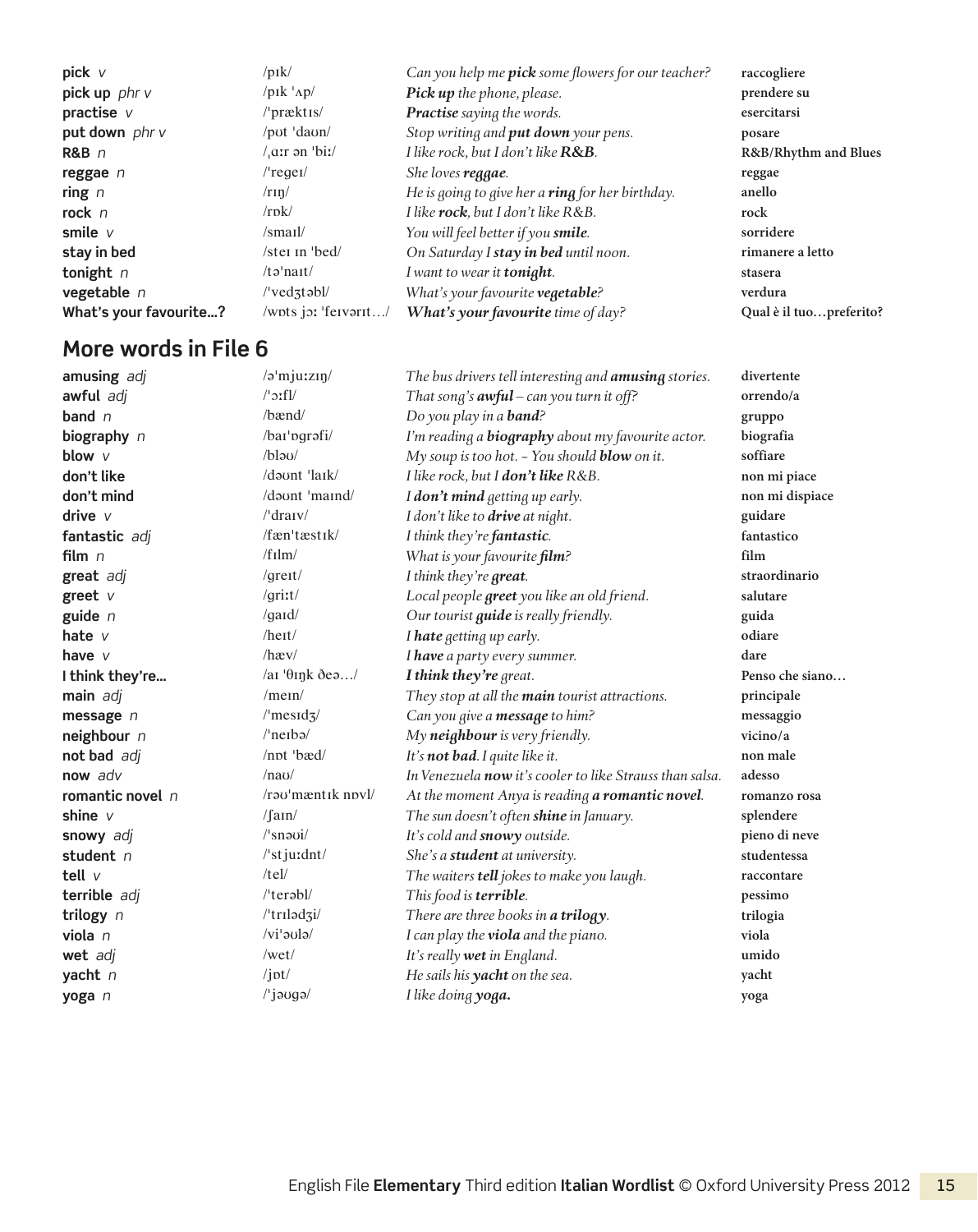# **File 7**

#### **Vocabulary Banks**

#### Go, have, get

| get a newspaper                 | /'nju:zperpa/                            | Can you get a newspaper while you're out?                      | prendere un giornale, un<br>quotidiano    |
|---------------------------------|------------------------------------------|----------------------------------------------------------------|-------------------------------------------|
| get a taxi/a bus/a train        | /'tæksi/b^s/trein/                       | Don't walk home - you should get a taxi.                       | prendere un taxi/un autobus/<br>un treno  |
| get an email/letter             | $\prime$ 'izmerl $\prime$ 'leta $\prime$ | Did you get an email from Mike yesterday?                      | ricevere un'email/una lettera             |
| get dressed                     | drest/                                   | I have a shower, then I get dressed.                           | vestirsi                                  |
| get home                        | $/$ haum $/$                             | I usually <b>get home</b> at about 6.30 p.m.                   | arrivare a casa                           |
| get to the airport              | $/$ eaport $/$                           | It's best to <b>get to the airport</b> early.                  | arrivare all'aeroporto                    |
| get up (early)                  | $\Lambda p/$                             | I have to get up early most days.                              | alzarsi (presto)                          |
| go back                         | /bæk/                                    | After lunch I go back to the kitchen.                          | tornare                                   |
| go by bus/by car/by plane       | /b^s/ka:/plem/                           | I sometimes walk to work, but I prefer to go by car.           | andare in autobus/in<br>macchina/in aereo |
| go for a walk                   | $/w_2$ : $k/$                            | Let's $q$ o for a walk in the park.                            | andare a fare una passeggiata             |
| go home                         | $/$ haum $/$                             | I go home from school by bike.                                 | tornare a casa                            |
| go on holiday                   | /'hpladeI/                               | I want to go on holiday to Mexico.                             | andare in vacanza                         |
| go out                          | /aut/                                    | I always go out with my best friends on Friday night.          | uscire                                    |
| go shopping                     | $/\int$ ppin $/$                         | I usually go shopping at the weekend.                          | fare la spesa                             |
| go to a restaurant              | /'restront/                              | Shall we go to a restaurant tonight?                           | andare al ristorante                      |
| go to bed (late)                | /bed/                                    | I'm always tired because I go to bed late.                     | andare a letto (tardi)                    |
| go to church/to mosque          | /tf3:tf/mpsk/                            | I go to church on Sundays with my grandparents.                | andare in chiesa/<br>alla moschea         |
| go to the beach                 | $\frac{1}{\text{bit}}$                   | It's a beautiful, sunny day $-\mathit{let}'s$ go to the beach. | andare al mare                            |
| have a car/a bike               | $/ka$ :/bark/                            | I have a car. It's dark blue.                                  | avere una macchina/una<br>bicicletta      |
| have a drink                    | $/dr$ ink $/$                            | Shall we have a drink in the bar before we go home?            | bere qualcosa                             |
| have a good time                | /god 'taim/                              | I always have a good time when I go out with Chris.            | diverstirsi                               |
| have a sandwich                 | $\frac{1}{3}$                            | I usually have a sandwich for lunch.                           | mangiare un panino                        |
| have a shower/a bath/<br>a swim | $/\int$ fauə/ba: $\theta$ /swim/         | I have a shower every morning before breakfast.                | fare una doccia/un bagno/<br>una nuotata  |
| have breakfast/lunch/<br>dinner | /'brekfast/l^nt f/<br>$\tan \theta$      | I like to have breakfast in bed at the weekends.               | fare colazione/pranzare/<br>cenare        |
| have long hair                  | $\ln n$ 'hea/                            | You have really long hair.                                     | avere i capelli lunghi                    |

#### **Useful words and phrases**

**artist** *n* /ˈɑːtɪst/ *Van Gogh was a brilliant artist.* **artista a year ago** /ə ˈjɜːr əɡəʊ/ *I finished university a year ago.* **un anno fa businessman / businesswoman** *n* /ˈbɪznəsmən / ˈbɪznəswʊmən/ **composer** *n* /kəmˈpəʊzə/ *Mozart was an excellent composer.* **compositore film director** *n* /fɪlm dəˈrektə/ *Her partner, Tim Burton, is a film director.* **regista five minutes ago** /faɪv ˈmɪnɪts əɡəʊ/ *The train left five minutes ago.* **cinque minuti fa in 2009** /ɪn tuː θaʊznd ən ˈnaɪn/ *They got married in 2009.* **nel 2009** *inventor n* /**m**<sup> $\vert$ </sup>*vento/ My brother wants to be an <i>inventor*. **inventore last month** /lɑːst ˈmʌnθ/ *I went to Germany last month.* **il mese scorso last night** /lɑːst ˈnaɪt/ *We watched a good film on TV last night.* **ieri sera last summer** /lɑːst ˈsʌmə/ *We went to Italy last summer.* **la scorsa estate last week** /lɑːst ˈwiːk/ *I watched a really good film last week.* **la scorsa settimana Maybe another time?** /ˈmeɪbi əˈnʌðər taɪm/ *Maybe another time? I'm a bit too tired today.* **Magari un'altra volta?**

*My uncle is a rich businessman.* **uomo d'affari/ donna d'affari**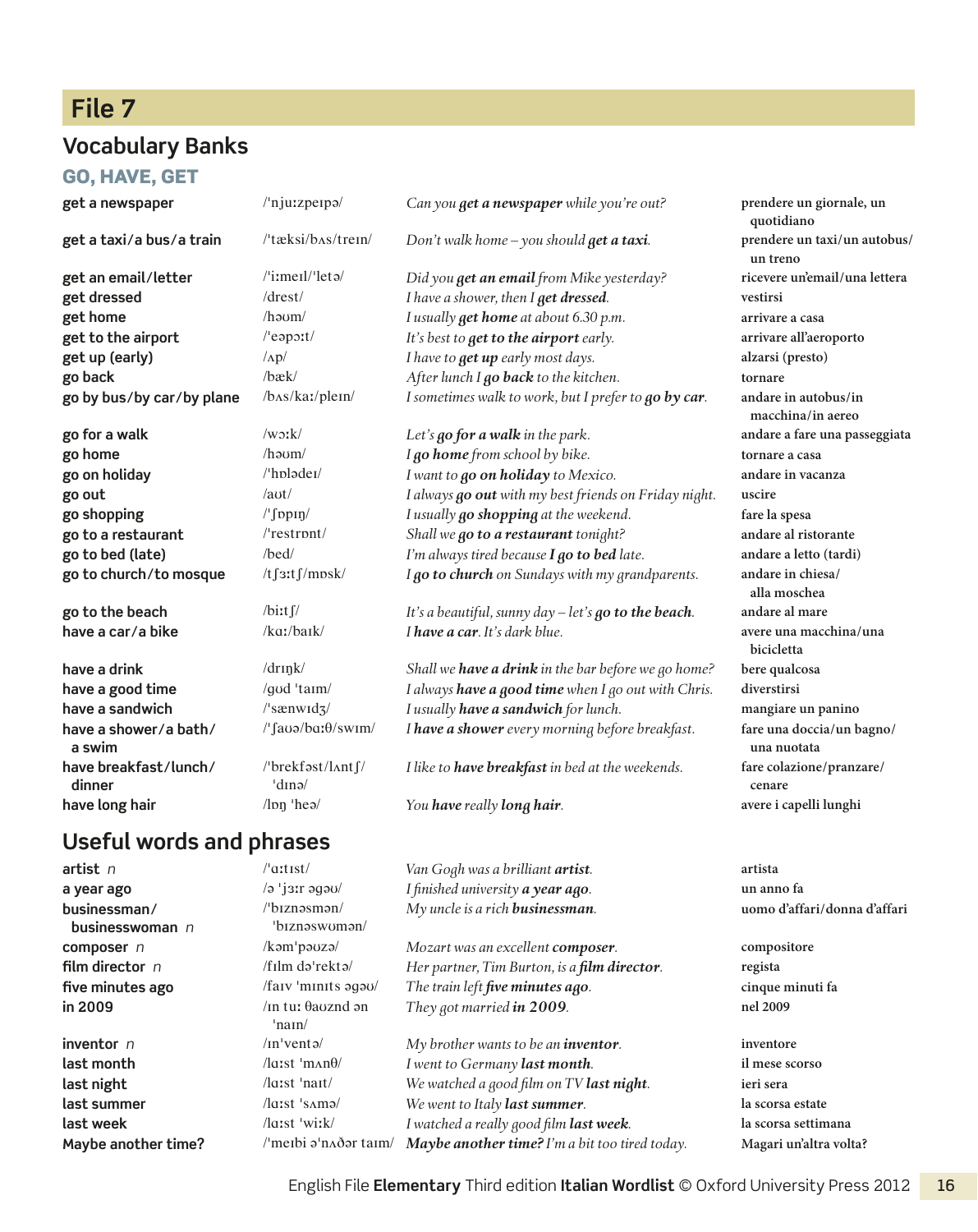| painter $n$              | /'peintə/                                     | My father's a <b>painter</b> .                      | pittore/pittrice      |
|--------------------------|-----------------------------------------------|-----------------------------------------------------|-----------------------|
| poet $n$                 | /'pəʊɪt/                                      | He was an excellent sportsman, and was also a poet. | poeta/poetessa        |
| sailor $n$               | $l's$ erlə $l$                                | My grandfather was a sailor.                        | marinaio              |
| scientist $n$            | $\sqrt{\sqrt{2}}$ sarəntist $\sqrt{\sqrt{2}}$ | Charles Darwin was a scientist.                     | scienziato/scienziata |
| the day before yesterday | /ðə dei bifə: 'jestədei/                      | I went shopping in town the day before yesterday.   | l'altro ieri          |
| three days ago           | $/0$ ri: 'deiz əgəv/                          | I last saw Rebecca three days ago.                  | tre giorni fa         |
| writer $n$               | /ˈraɪtə/                                      | He was an English writer.                           | scrittore/scrittrice  |
| yesterday morning        | /jestədei 'mə $\binom{n}{k}$                  | Where were you at 8 o'clock yesterday morning?      | ieri mattina          |

| at the traffic lights prep         | /ət ðə 'træfik laits/                                | Turn right at the traffic lights.                              | al semaforo                                     |
|------------------------------------|------------------------------------------------------|----------------------------------------------------------------|-------------------------------------------------|
| bridge $n$                         | /brldz/                                              | There's a <b>bridge</b> near my house.                         | ponte                                           |
| Can you?                           | /'kæn ju/                                            | Can you tell me the way to Tate Modern?                        | $Pu\grave{o}?$                                  |
| Could you?                         | $\sqrt{k}$ əd ju $\sqrt{k}$                          | Could you say that again please?                               | Potrebbe?                                       |
| Excuse me, please.<br>Where's the? | /ik'skju:s mi: pli:z<br>weəz $\delta$ ə $/$          | Excuse me, please. Where's the nearest supermarket?            | Mi scusi, sa dirmi dov'è?                       |
| go past                            | /gau parst/                                          | Go past the library.                                           | oltrepassare (la stazione)                      |
| go straight on                     | $\gamma$ q as streit pn/                             | Go straight on down this road.                                 | proseguire diritto                              |
| Maybe another time?                | $\mu$ meibi ə $\mu$ $\Delta$ ðər taim/               | Maybe another time? I'm a bit too tired today.                 | Magari un'altra volta?                          |
| on the corner                      | $/$ on ðə $'$ k $\sigma$ :nə $/$                     | There's a shop on the corner of this road.                     | all'angolo                                      |
| roundabout n                       | /'raundabaut/                                        | There's a <b>roundabout</b> on this road.                      | rotatoria                                       |
| turn left                          | $/t \sin \theta$ left/                               | Turn left at the end of this street.                           | girare/voltare a sinistra                       |
| turn right                         | $/t \sin \vert \text{ratt} \vert$                    | Turn right at the traffic lights.                              | girare/voltare a destra                         |
| What is there to see?              | /wpt $iz$ dear ta 'si:/                              | What is there to see in your hometown?                         | Cosa c'è da vedere da<br>quelle parti?          |
| What would you like to<br>visit?   | wot wad ju laik ta<br>$\overline{\text{v} \text{u}}$ | What would you like to visit when you come to stay<br>with me? | Cosa ti piacerebbe visitare?                    |
| When was the last time<br>you?     | $\sqrt{\ }$ wen wpz ðə laist<br>taim $ju/$           | <b>When was the last time you</b> went on holiday?             | Quando è stata l'ultima volta<br>che hai, sei ? |
| Wow. What a [view]!                | $\sqrt{\ }$ way wpt $\sigma$ 'vjuː/                  | Wow. What a view! Your house is amazing!                       | Wow. Che [bello]!                               |

# **File 8**

# **Vocabulary Banks**

#### The house

| air conditioning $n$ | $\theta$ eə kəndi $\int$ nin $\theta$        | Is there central heating or air conditioning?           | aria condizionata           |
|----------------------|----------------------------------------------|---------------------------------------------------------|-----------------------------|
| armchair $n$         | $\alpha$ mt feal                             | There are two sofas and an <b>armchair</b> .            | poltrona                    |
| balcony $n$          | /'bælkəni/                                   | Is there a <b>balcony</b> ?                             | balcone                     |
| bath $n$             | $/ba:\theta/$                                | I had a <b>bath</b> and went to bed.                    | bagno                       |
| bathroom $n$         | $\theta$ bare-                               | Is there a shower in the <b>bathroom</b> ?              | bagno                       |
| bed $n$              | $/$ bed $/$                                  | Each bedroom has a <b>bed</b> , a desk, and a wardrobe. | letto                       |
| bedroom n            | /'bedru:m/                                   | This is the biggest <b>bedroom</b> in the house.        | camera da letto             |
| carpet $n$           | $\frac{1}{\kappa}$ karpit $\frac{1}{\kappa}$ | Is there a <b>carpet</b> on the floor?                  | tappeto                     |
| ceiling $n$          | $\sqrt{\sinh(\theta)}$                       | Be careful. The <b>ceiling</b> is very low here.        | soffitto                    |
| central heating n    | /sentrəl 'hiːtɪŋ/                            | Is there central heating in the house?                  | riscaldamento centralizzato |
| $\mathbf{cooker}\;n$ | $\mu$ kukə $\mu$                             | There is a <b>cooker</b> in the kitchen.                | fornello                    |
| cupboard $n$         | $\frac{\partial}{\partial x}$                | Do you keep these glasses in a cupboard?                | credenza                    |
| dining room $n$      | $\theta$ dainin ruim/                        | Where is the <b>dining room</b> ?                       | sala da pranzo              |
| fireplace $n$        | $\frac{1}{1}$ arapleis/                      | There is a <b>fireplace</b> in the living room.         | caminetto                   |
| floor $n$            | $/f$ l $\mathcal{L}/$                        | Is there a carpet on the floor?                         | pavimento                   |
| fridge $n$           | $/$ fridz $/$                                | There is a fridge in the kitchen.                       | frigo                       |
| garage n             | $\frac{1}{q}$ arid <sub>3</sub> /            | Oh yes, there's a big <b>garage</b> over there.         | garage                      |
| garden $n$           | $\theta$ quidn $\theta$                      | I went for a walk in the garden.                        | giardino                    |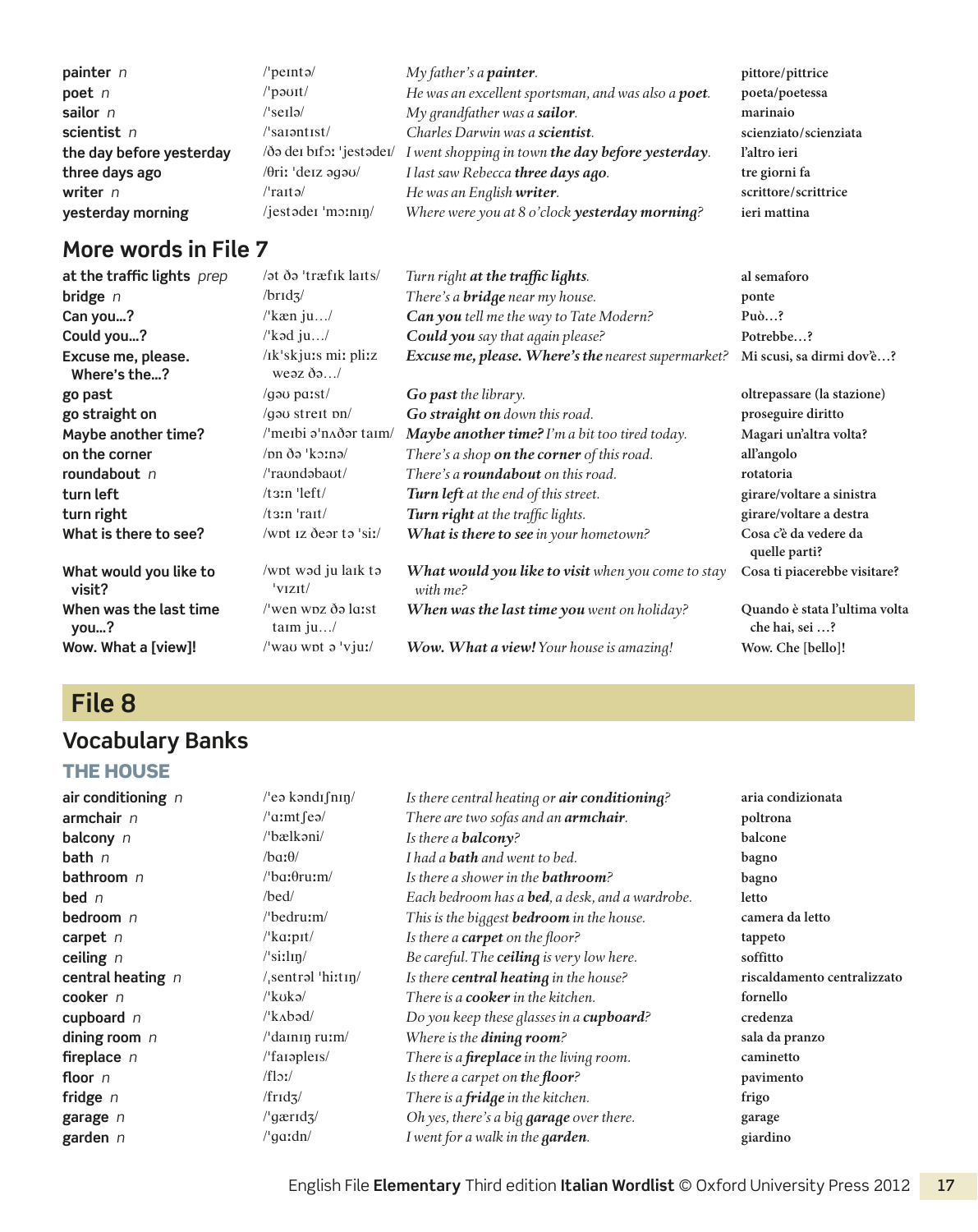| hall $n$            |                                                      | Put your coats in the hall.                                         | ingresso       |
|---------------------|------------------------------------------------------|---------------------------------------------------------------------|----------------|
| kitchen n           | $\frac{\text{F}}{\text{K}}$ in                       | Alison likes her <b>kitchen</b> because she can eat there.          | cucina         |
| lamp $n$            | $/$ læmp $/$                                         | There is a <b>lamp</b> on the table.                                | lampada        |
| light $n$           | $\pi$                                                | Is there a light in this room?                                      | luce           |
| living room $n$     | $\frac{1}{\ln 2}$ rutm $\frac{1}{\ln 2}$             | This is the <b>living room.</b> It's quite big and it's very light. | soggiorno      |
| mirror $n$          | $/$ 'mırə $/$                                        | There is a <b>mirror</b> above the fireplace.                       | specchio       |
| plant $n$           | $\theta$ la:nt $\theta$                              | There is a <b>plant</b> in the living room.                         | pianta         |
| shelf (shelves) n   | $/$ [elf $/$                                         | I have a shelf for books and DVDs.                                  | scaffale       |
| shower $n$          | $\frac{1}{2}$ [auə $\frac{1}{2}$ ]                   | I have a <b>shower</b> in the morning.                              | doccia         |
| sofa/couch $n$      | $\frac{1}{3}$ saufa $\frac{1}{4}$ kaut $\frac{1}{4}$ | There is a <b>sofa</b> and an armchair.                             | divano         |
| stairs $pln$        | $\sqrt{\text{steaz}}$                                | The stairs are over there $-\text{let's } qo$ upstairs.             | scale          |
| study $n$           | $\sqrt{\frac{3}{1}}$                                 | He's doing some work in the study.                                  | studio         |
| toilet $n$          | $/t$ orlət $/$                                       | Is there a <b>toilet</b> downstairs?                                | toilette/bagno |
| wall $n$            | $\forall$ w $\geq$                                   | I sit next to the <b>wall</b> .                                     | muro           |
| washing machine $n$ | $\sqrt{\text{wp}}$ [in məsin/                        | I have four children so I need a washing machine.                   | lavatrice      |

#### Prepositions: place and movement

| behind prep      | $/bi'$ haind/                      | I couldn't sleep on the plane because of the children<br><b>behind</b> me. | dietro      |
|------------------|------------------------------------|----------------------------------------------------------------------------|-------------|
| between prep     | $/bi$ 'twi:n/                      | The bank is <b>between</b> the cinema and the post office.                 | tra/fra     |
| down prep        | /daon/                             | I saw a ghost coming <b>down</b> the stairs.                               | giù         |
| fromto prep      | /framtu/                           | There is a secret tunnel from the fireplace to Room 11.                    | daa         |
| in <i>prep</i>   | $/ \text{in}$                      | Who are the ghosts in the two hotels?                                      | in          |
| in front of prep | $/$ In 'fr $\land$ nt $\partial V$ | There is a shop in front of the school.                                    | di fronte a |
| into prep        | $/$ 'intu $/$                      | Come into the library with me, please.                                     | in          |
| next to prep     | $l'$ nekst tə $l$                  | Yes, there was. It was next to the window.                                 | accanto     |
| on prep          | $\sqrt{pn}$                        | They saw a young woman sitting on the bed.                                 | su          |
| opposite prep    | $\mu_{\text{ppozit}}$              | I live <b>opposite</b> a bus stop.                                         | di fronte a |
| out of prep      | $\alpha$ aut $\alpha$              | Get out of bed - it's 11 o'clock!                                          | da          |
| over prep        | /'əʊvə/                            | Go over the hill to get to the garage.                                     | laggiù      |
| towards prep     | $/t\partial w\partial x$           | Walk towards the library and then turn right.                              | verso       |
| under prep       | $/\n$ andə/                        | I put my bag under my seat.                                                | sotto       |
| up prep          | $\Lambda$ p/                       | Your room is up the stairs on the left.                                    | su          |

# **Useful words and phrases**

| ago adv                 | $\alpha$                          | We went to Istanbul three years ago.                             | fa            |
|-------------------------|-----------------------------------|------------------------------------------------------------------|---------------|
| beer $n$                | $\beta$ iəl                       | My favourite drink is beer.                                      | birra         |
| building $n$            | $/$ bildin/                       | Is there a <b>building</b> in your town that is haunted?         | edificio      |
| careful adj             | $\sqrt{k}$ eəfl $\sqrt{k}$        | Be careful. The ceiling is very low here.                        | attento/a     |
| crime $n$               | $/$ kraim $/$                     | There isn't much crime in my city. It's very safe.               | delitto       |
| dear $n$                | $\gamma$ diə/                     | Call me Barbara, dear.                                           | caro/a        |
| detective n             | $/dr$ 'tektiv                     | He wrote about a brilliant <b>detective</b> , Sherlock Holmes.   | investigatore |
| ear $n$                 | $\sqrt{12}$                       | $My$ ear hurts.                                                  | orecchio      |
| enemy $n$               | $/$ enami $/$                     | She was not my friend, she was my enemy.                         | nemico        |
| ghost $n$               | $\gamma$ gaust $\gamma$           | I thought the man was a ghost.                                   | fantasma      |
| guest $n$               | / $qest/$                         | There was only one other <i>guest</i> in the hotel.              | ospite        |
| heating $n$             | $\frac{\text{thit}}{\text{min}}$  | Is there central <b>heating</b> in the house?                    | riscaldamento |
| $\mathsf{kill} \, \vee$ | /k11/                             | Listen, inspector, I did not kill Jeremy.                        | uccidere      |
| lounge $n$              | $\lambda$ laundz $\lambda$        | One night a lot of books fell off a shelf in the <b>lounge</b> . | soggiorno     |
| owner $n$               | $/$ lə $\sigma$ nə $/$            | Rod Davies is the owner of the hotel.                            | proprietario  |
| patient $n$             | $\mu$ per $\int$ nt $\mu$         | The doctor told his <b>patient</b> to do more exercise.          | paziente      |
| short story n           | $/$ $\int$ $\sigma$ : t 'sto: ri/ | He wrote his first short story when he was a student.            | racconto      |
| suite $n$               | $\sqrt{\text{sw}}$ :t $\sqrt{\ }$ | The hotel has 50 rooms and one suite.                            | suite         |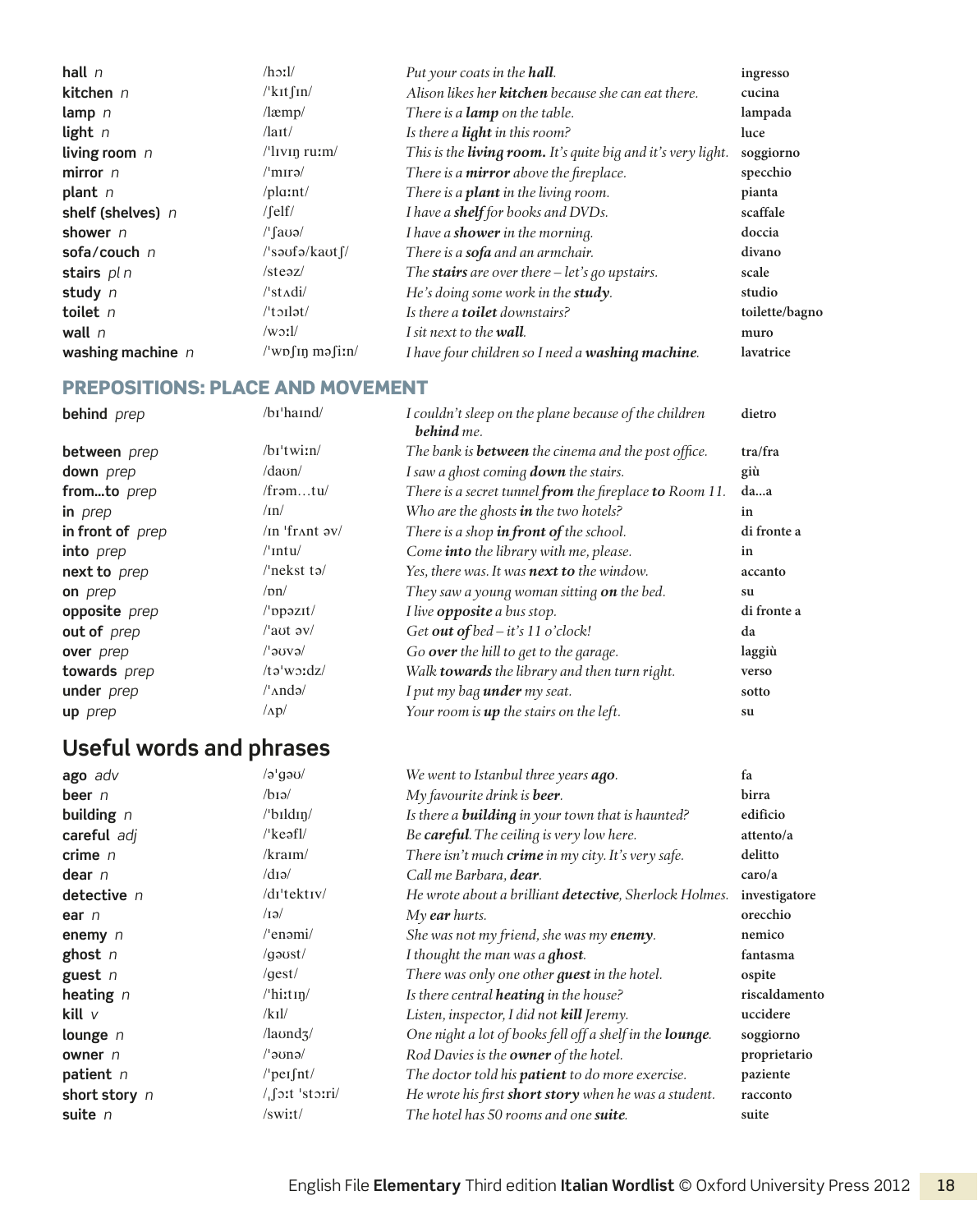# **File 9**

#### **Vocabulary Banks**

#### Food

**meat (steak, chicken, sausages, ham)** *n* **tomatoes** *pl n* /təˈmɑːtəʊz/ *I had fish and vegetables – mushrooms and tomatoes.* **pomodori**

**apples** *pl n* /ˈæplz/ *Can I have some apples please?* **mele bananas** *pl n* /bəˈnɑːnəz/ *Bananas are my favourite fruit.* **banane biscuits** *pl n* /ˈbɪskɪts/ *How many biscuits did you eat?* **biscotti bread** *n* /bred/ *How much bread do you eat a day?* **pane breakfast** *n* /ˈbrekfəst/ *For breakfast I had an enormous cup of espresso.* **colazione butter** *n* /ˈbʌtə/ *How much butter do you use?* **burro cake** *n* /keɪk/ *For dessert I had a piece of chocolate cake.* **torta carrots** *pl n* //kærəts/ *Carrots are about five per cent sugar.* **carote cereal** *n* /ˈsɪəriəl/ *I have a cup of tea and cereal for breakfast.* **cereali cheese** *n* /tʃiːz/ *We had a snack – cheese and biscuits.* **formaggio chips (French fries)** *pl n* /tʃɪps (ˌfrentʃ ˈfraɪz)/ *We're having fish and chips for dinner.* **patatine fritte chocolate** *n* /ˈtʃɒklət/ *How much chocolate do you eat?* **cioccolata coffee** *n* /ˈkɒfi/ *For breakfast I had an enormous cup of coffee.* **caffè crisps** *pl n* /krɪsps/ *A packet of crisps has approximately 0.3g of salt.* **patatine desserts**  $p \mid n$  *di z*3:ts/ *I prefer <i>desserts* to starters. **dolci eggs** *pl n* /eɡz/ *I like fried eggs for breakfast.* **uova fish** *n* /fɪʃ/ *Fish is my favourite food.* **pesce fruit** *n* /fruːt/ *Bananas are my favourite fruit.* **frutto fruit salad** *n* /fruːt ˈsæləd/ *You can make some fruit salad for dessert.* **macedonia ice cream** *n* /aɪs ˈkriːm/ *I'd like some vanilla ice cream for dessert.* **gelato jam** *n* /dʒæm/ *I like jam on my toast.* **marmellata lettuce** *n* /ˈletɪs/ *I need to buy a lettuce, some tomatoes, and a cucumber.* **lattuga lunch / dinner** *n* /lʌntʃ / ˈdɪnə/ *We're having pizza for dinner tonight.* **pranzo/ cena** /miːt (steɪk, ˈtʃɪkɪn, ˈsɒsɪdʒɪz, hæm)/ *I'm a vegetarian, so I don't eat any meat.* **carne (bistecca, pollo, milk** *n* /mɪlk/ *Do your children drink any milk?* **latte mushrooms** *pl n* /ˈmʌʃrʊmz/ *I had fish and vegetables – mushrooms and tomatoes.* **funghi olive oil** *n* /ˈɒlɪv ɔɪl/ *A bottle of olive oil doesn't have any salt.* **olio d'oliva onions** *pl n* /ˈʌnjənz/ *I had grilled fish with vegetables – peppers and onions.* **cipolle orange juice** *n* /ˈɒrɪndʒ dʒuːs/ *How much orange juice is there in that carton?* **succo d'arancia oranges** *pl n*  $\blacksquare$  / 'prindgiz/ *Oranges are very good for you.* **<b>arance pasta** *n* /ˈpæstə/ *Pasta is from Italy.* **pasta peas** *pl n* /piːz/ *My daughter loves peas.* **piselli pineapple** *n* /ˈpaɪnæpl/ *Can you please get a pineapple at the supermarket?* **ananas potatoes** *pl n* /pəˈteɪtəʊz/ *Are there any potatoes?* **patate rice** *n* /raɪs/ *I had grilled fish with some brown rice and vegetables.* **riso salad** *n* /ˈsæləd/ *I'd like the mozzarella salad and then the chicken, please.* **insalata sandwich** *n* /ˈsænwɪdʒ/ *A cheese and tomato sandwich, please.* **panino snacks** *pl n* /snæks/ *I eat three meals a day, and no snacks.* **spuntini strawberries**  $p \mid n$  /<sup>strotbariz/ *Oranges are healthier than strawberries.* fragole</sup> **sugar** *n* /ˈʃʊɡə/ *Are you sure this is salt? I think it's sugar.* **zucchero sweets** *pl n* /swiːts/ *I eat quite a lot of sweets.* **caramelle tea** *n* /tiː/ *British people drink a lot of tea.* **tè toast** *n* /təʊst/ *I had some cereal and fruit, and a piece of toast.* **toast**

**salsicce, prosciutto)**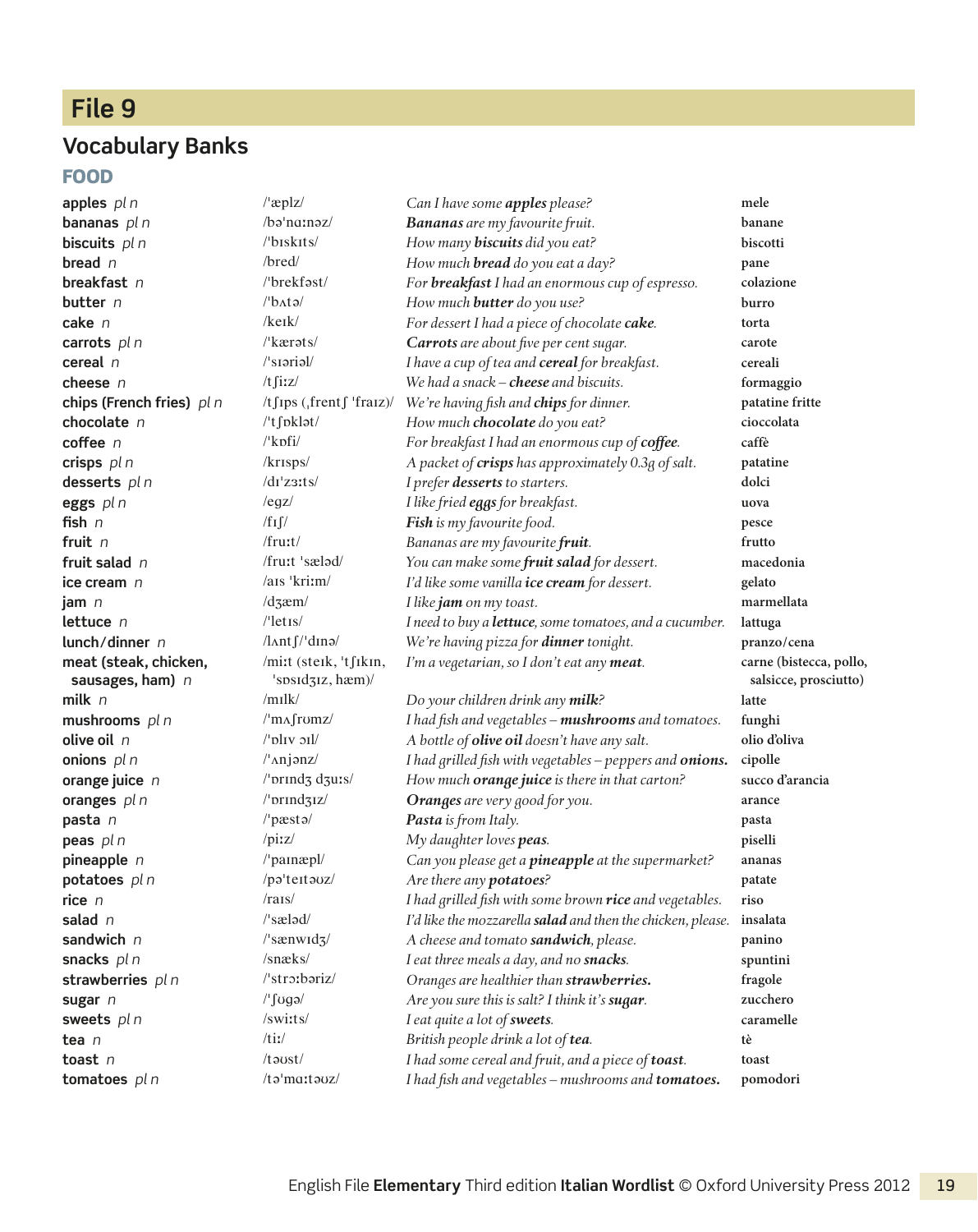#### **HIGH NUMBERS**

| a/one hundred and<br>105<br>five                   | $\alpha$ /w $\alpha$ n 'h $\alpha$ ndrad an<br>$f$ arv $/$           | I live at number 105.                                               | 105 centocinque                        |
|----------------------------------------------------|----------------------------------------------------------------------|---------------------------------------------------------------------|----------------------------------------|
| two hundred<br>200                                 | /tuː 'hʌndrəd/                                                       | You need 200 grammes of sugar for this cake.                        | 200 duecento                           |
| three hundred and fifty<br>350                     | /Əriː 'hʌndrəd ən 'fıfti/                                            | You need 350 grammes of flour.                                      | 350 trecentocinquanta                  |
| eight hundred and<br>875<br>seventy-five           | et 'handrad an<br>sevnti 'faiv/                                      | There are 875 students in our school.                               | 875 ottocentosettantacinque            |
| 1,000 a/one thousand                               | $\sqrt{2}$ w $\Delta n$ ' $\theta$ auznd/                            | There are $1,000$ people in my village.                             | 1.000 mille                            |
| 1.500 one thousand five<br>hundred                 | /ə/wʌn 'θaʊznd faɪv<br>'handrad/                                     | There are 1,500 people working for this company.                    | 1.500 millecinquecento                 |
| 2,012 two thousand and<br>twelve                   | /tu: ' $\theta$ aoznd ən<br>'twelv $/$                               | There are $2,012$ students at my university.                        | 2.012 duemiladodici                    |
| 5,420 five thousand four<br>hundred and twenty     | $/$ faiv ' $\theta$ auznd for<br>handrad an 'twenti/                 | About 5,420 people live in my home town.                            | 5.420 cinquemila-<br>quattrocentoventi |
| 25,000 twenty-five<br>thousand                     | /twenti fary 'θauznd/                                                | About 25,000 people live in my city.                                | 25.000 venticinquemila                 |
| 100,000 a/one hundred<br>thousand                  | $\sqrt{2}$ w $\Delta n$ h $\Delta n$ h $\Delta n$<br>$\theta$ auznd/ | The biggest football stadium in my country holds<br>100,000 people. | 100.000 centomila                      |
| 1,000,000<br>a/one million                         | $\sqrt{a}$ /w $\Delta$ n 'miljən/                                    | About 1,000,000 people live in my city.                             | 1.000.000 un milione                   |
| 2,300,000<br>two million<br>three hundred thousand | /tu: 'miljan $\theta$ ri:<br>handrad 'θauznd/                        | My country is quite small $-2,300,000$ people<br>live there.        | 2.300.000<br>duemilionitrecentomila    |

# **Useful words and phrases**

| a little det         | $\sqrt{2}$ 'litl $\sqrt$        | I had an enormous cup of espresso with a little cream.   | un po' di        |
|----------------------|---------------------------------|----------------------------------------------------------|------------------|
| a lot det            | $\alpha$ 'lpt/                  | I eat a lot of fish.                                     | molto            |
| approximate adj      | /a'proksimat/                   | What is the approximate population of the UK?            | approssimativo/a |
| bacon $n$            | /'beikan/                       | I had a bowl of pasta with chorizo and <b>bacon</b> .    | pancetta         |
| bottle n             | $/$ bptl $/$                    | A <b>bottle</b> of mineral water, please.                | bottiglia        |
| bowl $n$             | $/b$ <sub>a</sub> $U$           | I had a <b>bowl</b> of pasta with chorizo and bacon.     | piatto           |
|                      | /brest ('tfikin)/               |                                                          |                  |
| breast (chicken) n   | $\frac{\text{m}}{\text{kæn}}$   | I had a grilled chicken <b>breast</b> and vegetables.    | petto            |
| can $n$              |                                 | A can of cola has approximately 35g of sugar.            | lattina          |
| carton n             | $\frac{\text{d}}{\text{kath}}$  | I drink a carton of orange juice every week.             | confezione       |
| centre $n$           | $\sqrt{\arctan^2}$              | The information centre is next to the reception.         | centro           |
| cinema n             | $\frac{1}{\sin \theta}$         | I go to the cinema once every week.                      | cinema           |
| delicious adj        | $/dr'$ lı $\int$ əs/            | Let's try your soup. Mmm, that's delicious.              | squisito         |
| $\mathsf{dish} \; n$ | $\frac{d}{d}$                   | In the evening I had a vegetarian pasta dish.            | piatto           |
| fast food n          | / $f$ arst 'furd/               | Fast food is not very healthy.                           | fast food        |
| fresh adj            | /fre $\int$ /                   | If an egg floats in a cup of water, it isn't very fresh. | fresco           |
| grilled adj          | /grild/                         | I had a <i>grilled</i> chicken breast and vegetables.    | alla griglia     |
| information $n$      | $/$ <sub>I</sub> nfa'meifn/     | Read the information and answer the questions.           | informazioni     |
| jar n                | $\frac{d}{d}$                   | I bought a jar of strawberry jam from the market.        | vasetto          |
| meal $n$             | $/$ miːl $/$                    | Breakfast is my favourite meal.                          | pasto            |
| none pron            | /nn/                            | How many vegetables did you eat? - None.                 | nessuno          |
| packet n             | /'pækɪt/                        | I bought a <b>packet</b> of rice.                        | pacco            |
| pepper $n$           | $/$ 'pepa $/$                   | We need a red pepper for this recipe.                    | peperone         |
| popcorn n            | /'pppko:n/                      | First I had a glass of sherry and a bowl of popcorn.     | popcorn          |
| population n         | /pppju'lersh/                   | What is the approximate <b>population</b> of the UK?     | popolazione      |
| quite a lot det      | /kwait a 'lpt/                  | There's quite a lot of salt in bread.                    | parecchio        |
| salt $n$             | $/s$ $2:$ lt/                   | I don't put much salt on my food.                        | sale             |
| sauce $n$            | $/$ s $\sigma$ rs $/$           | I had a bowl of pasta in tomato sauce.                   | sugo             |
| science n            | $\frac{\text{I}}{\text{S$       | I love science. I find it more interesting than history. | scienza          |
| special adj          | $\sqrt{\frac{1}{2}}$            | I'm not doing anything special this weekend.             | speciale         |
| steak $n$            | $/$ sterk $/$                   | I had steak and chips for dinner.                        | bistecca         |
| sweetcorn n          | $\frac{\text{y}}{\text{switt}}$ | I had fish and vegetables - sweetcorn and tomatoes.      | mais dolce       |
|                      |                                 |                                                          |                  |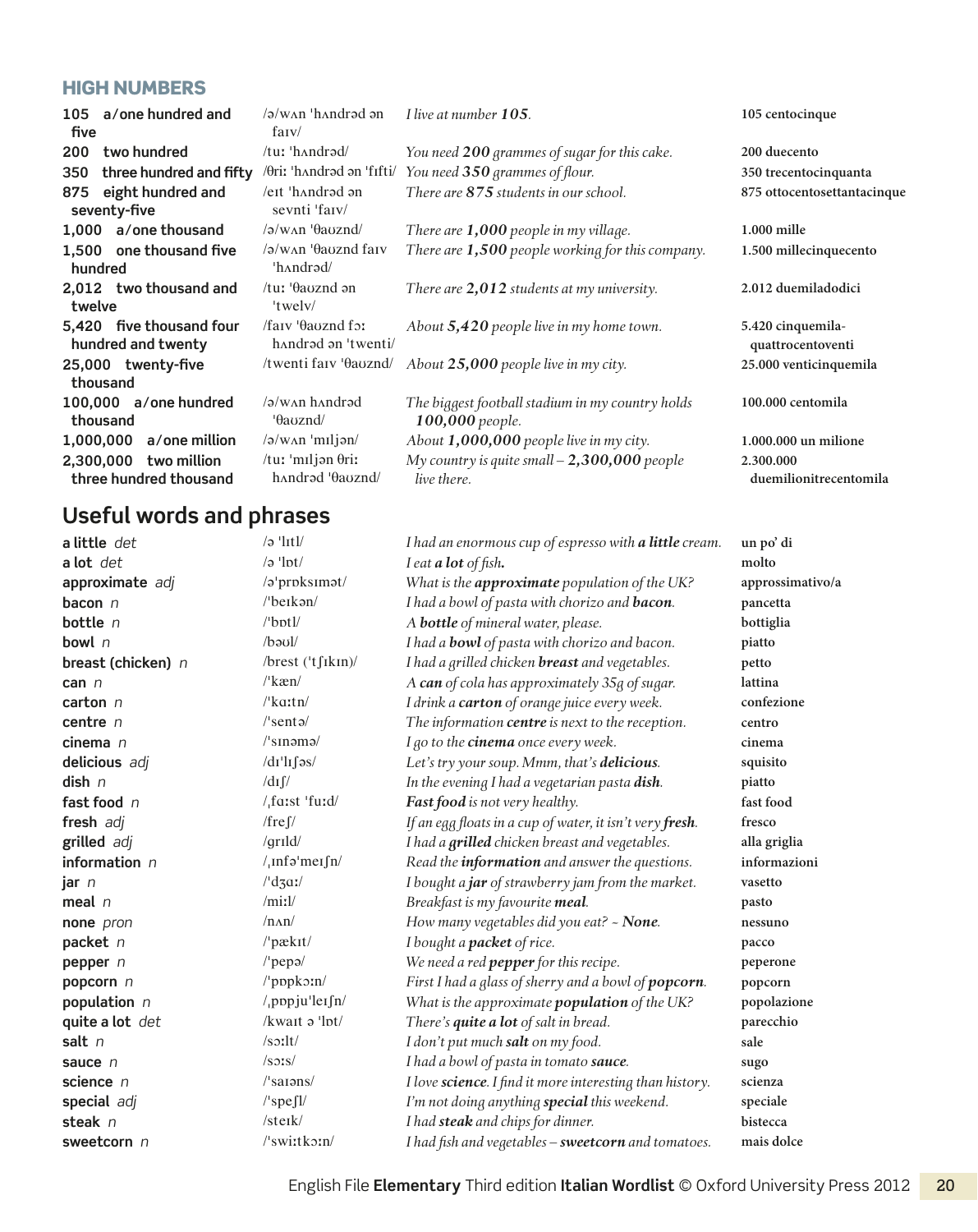| takeaway n   | /'teɪkəweɪ/               | I got <b>takeaway</b> sushi from a restaurant called Itsu. | da asporto |
|--------------|---------------------------|------------------------------------------------------------|------------|
| <b>tin</b> n | $^{\prime\prime}$ tin $/$ | We need a <b>tin</b> of tuna for this recipe.              | scatoletta |
| tuna n       | $l$ t ju:nə $l$           | How many tins of <b>tuna</b> do we have?                   | tonno      |

| Are you ready to order?            | /aː ju redi tə 'oːdə/                     | Are you ready to order? - Yes, we are.                                          | Siete pronti per ordinare?                |
|------------------------------------|-------------------------------------------|---------------------------------------------------------------------------------|-------------------------------------------|
| beat $V$                           | $/b$ i:t/                                 | Do you think Pat will beat the other contestants?                               | battere                                   |
| calories pl n                      | /'kæləriz/                                | How many calories are there in a hamburger?                                     | calorie                                   |
| chorizo n                          | /tfariizau/                               | Chorizo is a kind of Spanish sausage.                                           | chorizo                                   |
| Come this way, please.             | /kam ðis wei 'pli:z/                      | Come this way, please. Your table's over here.                                  | Da questa parte, prego.                   |
| competition n                      | /kompo'tıfn/                              | During the competition he answered questions on<br>several specialist subjects. | gara                                      |
| Congratulations!                   | /kən <sub>,</sub> græt fu'ler fnz/        | Congratulations! You passed your driving test!                                  | Congratulazioni!                          |
| contestant n                       | /k <sub>on</sub> 'test <sub>on</sub> /k   | Would you like to be a contestant on a quiz show?                               | concorrento                               |
| Could we have the bill,<br>please? | /kəd wi hæv ðə 'bıl<br>pli:z/             | Could we have the bill, please? - Certainly, one<br>moment please.              | Possiamo avere il conto,<br>per cortesia? |
| course n                           | $k$ 31s/                                  | What would you like for your main course?                                       | portata                                   |
| final $n$                          | $/$ 'fainl $/$                            | Is that your final answer?                                                      | definitivo/a                              |
| general knowledge n                | /dzenrəl 'nplıdz/                         | The contestants answer general knowledge questions.                             | cultura generale                          |
| Go ahead.                          | /gau a'hed/                               | Can I ask him? ~ Yes. Go ahead.                                                 | Fai pure.                                 |
| Good evening. Do you<br>have a?    | /god 'i:vnin də ju<br>hav $9/$            | Good evening. Do you have a table for two?                                      | Buonasera. Avete un?                      |
| Good luck!                         | /god ' $\lambda$ k/                       | I have my driving test tomorrow. ~ Good luck!                                   | Buona fortuna!                            |
| Good news?                         | /god 'njurz/                              | Good news? - Yes, she said yes!                                                 | <b>Buone notizie?</b>                     |
| <b>Happy birthday!</b>             | /'hæpi 'b3:0deɪ/                          | Happy Birthday! How old are you now?                                            | Buon compleanno!                          |
| home-made adj                      | /haom'merd/                               | Home-made vanilla ice cream is my favourite.                                    | fatto in casa                             |
| Just water for me.                 | /d3Ast 'worto fo mi/                      | Just water for me. Still water, please.                                         | Per me solo acqua.                        |
| Oh dear! Never mind.               | /au 'dia 'neva maind/                     | I didn't pass my exam. - Oh dear! Never mind.                                   | Oh, accidenti! Non ti<br>preoccupare.     |
| porridge n                         | $/$ ppridz $/$                            | Porridge is a hot breakfast cereal.                                             | porridge                                  |
| prize n                            | $/$ praiz $/$                             | The <b>prize</b> in this quiz show is one million pounds.                       | premio                                    |
| seafood $n$                        | $\sqrt{\sqrt{3}}$                         | Can I have the seafood risotto, please?                                         | frutti di mare                            |
| Still or sparkling?                | /stil or 'sparklin/                       | Still or sparkling? Would you like a glass or a bottle?                         | Liscia o gassata?                         |
| sushi n                            | $\sqrt{\sqrt{3}}$ surfi $\sqrt{\sqrt{3}}$ | Sushi is a typical Japanese dish made with rice.                                | sushi                                     |
| trivia n                           | /'trivia/                                 | Pat is obsessed with <b>trivia</b> , and beat the other contestants.            | quiz                                      |
| Well done!                         | $/$ wel 'd $\Lambda n/$                   | I got all the exercises right. - Well done!                                     | Ottimo lavoro!                            |
| What would you like<br>to drink?   | /wpt wad ju laik<br>tə 'drınk/            | What would you like to drink? - A bottle of<br>mineral water, please.           | Da bere cosa desiderate?                  |
| win $V$                            | $/\text{win}/$                            | How much do they win if they get the first answer right?                        | vincere                                   |
| Would you like a dessert?          |                                           | /wod ju laik o di'z3:t/ Would you like a dessert? - Not for me, thanks.         | Desiderate un dolce?                      |
|                                    |                                           |                                                                                 |                                           |

# **File 10**

# **Vocabulary Banks**

#### Places and buildings

| art gallery n              |
|----------------------------|
| bridge n                   |
| bus station $\,$ $\,$ $\,$ |
| car park n                 |
| castle n                   |
| chemist's/pharmacy r       |
| church n                   |
| department store n         |
| hospital n                 |
|                            |

**art gallery** *n* /ˈɑːt ɡaləri/ *The Louvre is an art gallery in Paris.* **galleria d'arte bridge** *n* /brɪdʒ/ *The Golden Gate Bridge is in San Francisco.* **ponte bus station** *n* /ˈbʌs steɪʃn/ *The bus leaves the bus station at six.* **stazione degli autobus car park** *n* /ˈkɑː pɑːk/ *I left my car in the car park.* **parcheggio castle** *n* /ˈkɑːsl/ *Comlongon is a 15th-century castle in Scotland.* **castello chemist's / pharmacy** *n* /ˈkemɪsts / ˈfɑːməsi/ *I need to go to the pharmacy to buy some medicine.* **farmacia church** *n* /tʃɜːtʃ/ *A church is a Christian building.* **chiesa** *d*r'pɑːtmənt stɔː/ *That new department store is great.* **grande magazzino** /'hpspttl/ *My father is a doctor at the local hospital. ospedale My father is a doctor at the local <i>hospital*. **by ospedale** 

English File **Elementary** Third edition **Italian Wordlist** © Oxford University Press 2012 21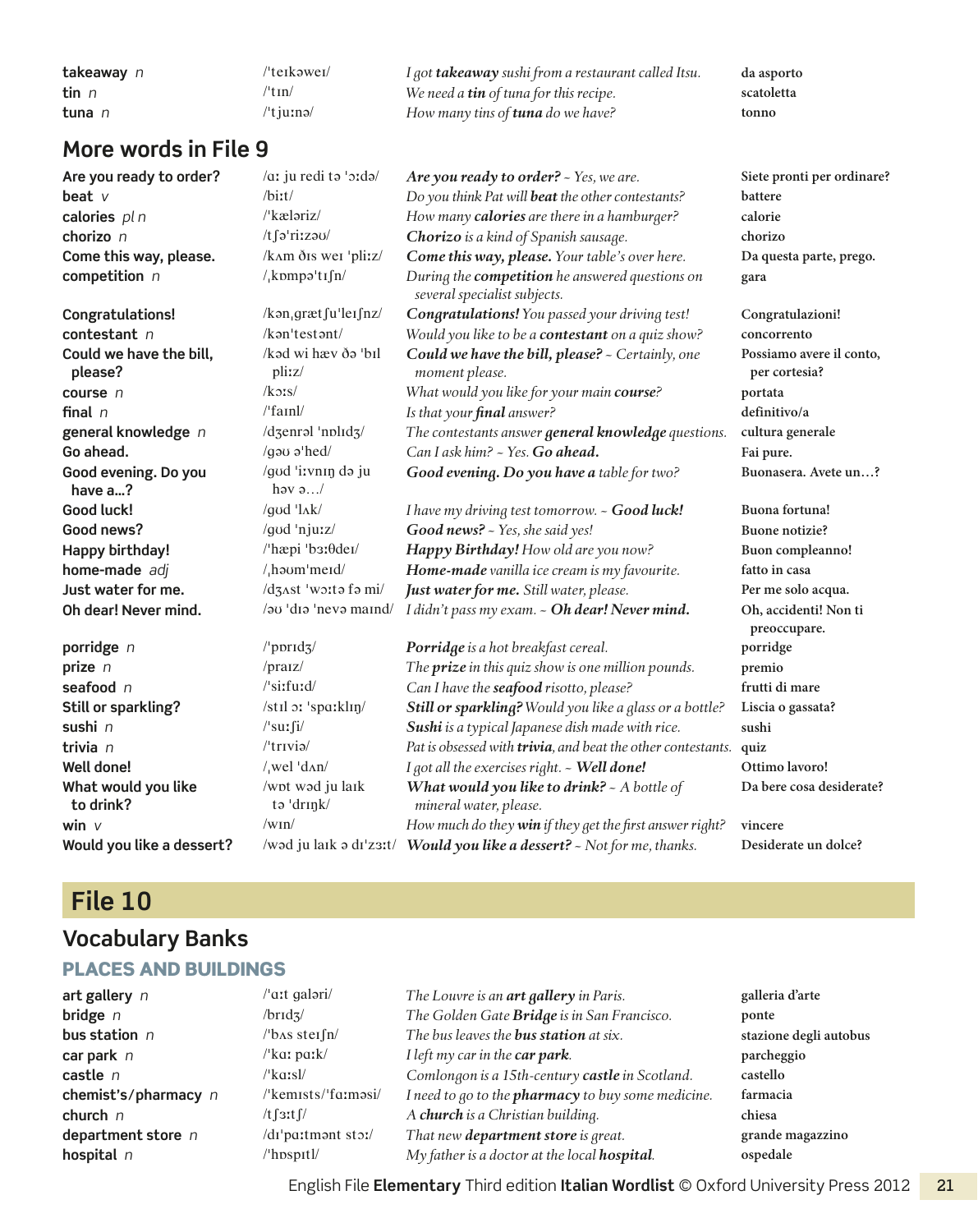#### **Useful words and phrases**

**market** *n* /ˈmɑːkɪt/ *The market sells great fresh fruit.* **mercato mosque** *n* /mɒsk/ *A mosque is an Islamic building.* **moschea museum** *n* /mjuˈziːəm/ *The museum is closed on Sunday.* **museo police station** *n* /pəˈliːs steɪʃn/ *The police station is in the town hall.* **posto di polizia post office** *n n* /\*post post of *n you can buy stamps in the post office. ufficio postale* **railway station** *n* /ˈreɪlweɪ steɪʃn/ *I get to the railway station at six.* **stazione river** *n* /ˈrɪvə/ *The Coroico river lies far below the road.* **fiume road** *n* /rəʊd/ *The road is only about three metres wide.* **strada shopping centre/mall** *n* // [ppin sentə/mɔːl/ *We went to the shopping centre to choose a dress.* centro commerciale **square** *n* /skweə/ *Let's have a drink at one of those cafés in the square. piazza* **street** *n* /striːt/ *Our house is the biggest house in the street.* **via supermarket** *n* /ˈsuːpəmɑːkɪt/ *I buy all my food at the supermarket.* **supermercato temple** *n* /ˈtempl/ *A temple is a Buddhist building.* **tempio theatre** *n* /ˈθɪətə/ *The Globe is a Shakespeare theatre.* **teatro town hall** *n* /taʊn ˈhɔːl/ *The police station is in the town hall.* **municipio**

| above prep                                   | $\alpha$ bav                                     | La Cumbre is 4,700 metres <b>above</b> sea level.                                   | sopra                                                       |
|----------------------------------------------|--------------------------------------------------|-------------------------------------------------------------------------------------|-------------------------------------------------------------|
| below prep                                   | $/bi'$ lə $U$                                    | The Coroico river lies far <b>below</b> the road.                                   | sotto                                                       |
| couch n                                      | /kaot $\int$ /                                   | If they don't have a bed, you can sleep on their couch.                             | divano                                                      |
| experienced adj                              | /Ik'sprarianst/                                  | Only experienced cyclists can take part.                                            | esperto/a                                                   |
| fewer det                                    | $/$ fjura $/$                                    | There are <i>fewer</i> buses and lorries on the old road.                           | meno                                                        |
| fun adj                                      | $/f_{\Lambda}n/$                                 | A lot of people said it was fun, but I was scared.                                  | divertente                                                  |
| I prefer to (go to)                          | /ai pri'fair to (gou<br>$t\infty$ )              | I prefer to go to the cinema than the theatre.                                      | Preferisco (andare)                                         |
| Let's (go to)                                | llets (gou to)                                   | Let's go to the theatre.                                                            | Andiamo a                                                   |
| mountain n                                   | /'maontan/                                       | Ben Nevis is a <b>mountain</b> in Scotland.                                         | montagna                                                    |
| narrow adj                                   | /'nærau/                                         | They travelled down the narrow road.                                                | stretto/a                                                   |
| nearly adv                                   | $/$ 'nıəli $/$                                   | They travel at nearly 80 km an hour.                                                | quasi                                                       |
| rainy adj                                    | $/$ 'reini $/$                                   | During the rainy season only experienced cyclists<br>can take part.                 | delle piogge/piovoso/a                                      |
| see the sights                               | /siː ðə 'saɪts/                                  | Some hosts take their quests to see the sights.                                     | Fare un giro turistico                                      |
| show somebody round your<br>town/city        | /fau sambadi raund<br>jor 'taon/'siti/           | Imagine you have to show somebody round your<br>city. Where would you take them?    | Mostrare a qualcuno il<br>proprio paese/la propria<br>città |
| stay in a hotel/with a friend<br>/for a week | /stei in a hau'tel/wið<br>a 'frend/forr a 'wirk/ | I'm going to stay in a hotel in Dubai this summer.                                  | Stare in un albergo/da un<br>amico/per una settimana        |
| the biggest adj                              | /ðə 'bıgist/                                     | Kielce isn't the biggest town in Poland.                                            | il più grande                                               |
| the busiest adj                              | /ðə 'bıziist/                                    | Rush hour is the busiest time of day.                                               | il/la più frequentato/a                                     |
| the longest adj                              | /ðə 'longist/                                    | It felt like the longest car journey ever                                           | il/la più lungo/a                                           |
| the most beautiful adj                       | /ðə məust 'bju:tıfl/                             | Kielce isn't the most beautiful town in Poland.                                     | il/la più bello/a                                           |
| the most dangerous adj                       | /ðə məust<br>'deindzərəs/                        | What's the most dangerous area to walk in at night?                                 | il/la più pericoloso/a                                      |
| the most exciting adj                        | /ðə məust ik'saitin/                             | Thousands of mountain bikers come to have the most<br>exciting ride of their lives. | il/la più emozionante                                       |
| the most expensive adj                       | /ðə məust ik'spensiv/                            | What's the most expensive present you've ever bought?                               | il/la più costoso/a                                         |
| the most popular adj                         | /də məust 'pppjələ/                              | What's the most popular area to go to at night?                                     | il/la più popolare                                          |
| the oldest adj                               | $\delta$ ə 'əvldist/                             | What's the oldest building in your town?                                            | il/la più vecchio/a                                         |
| the smallest adj                             | $\delta$ 'smollist/                              | This is the smallest shop in town.                                                  | il/la più piccolo/a                                         |
| the widest adj                               | /ðə 'wardıst/                                    | Avenida 9 de Julio is the widest street in the world.                               | il/la più largo/a                                           |
| Why don't we (go to)?                        | /'war dount wi (gou<br>$t\infty$                 | Why don't we go to the shopping mall?                                               | Perché non (andiamo)?                                       |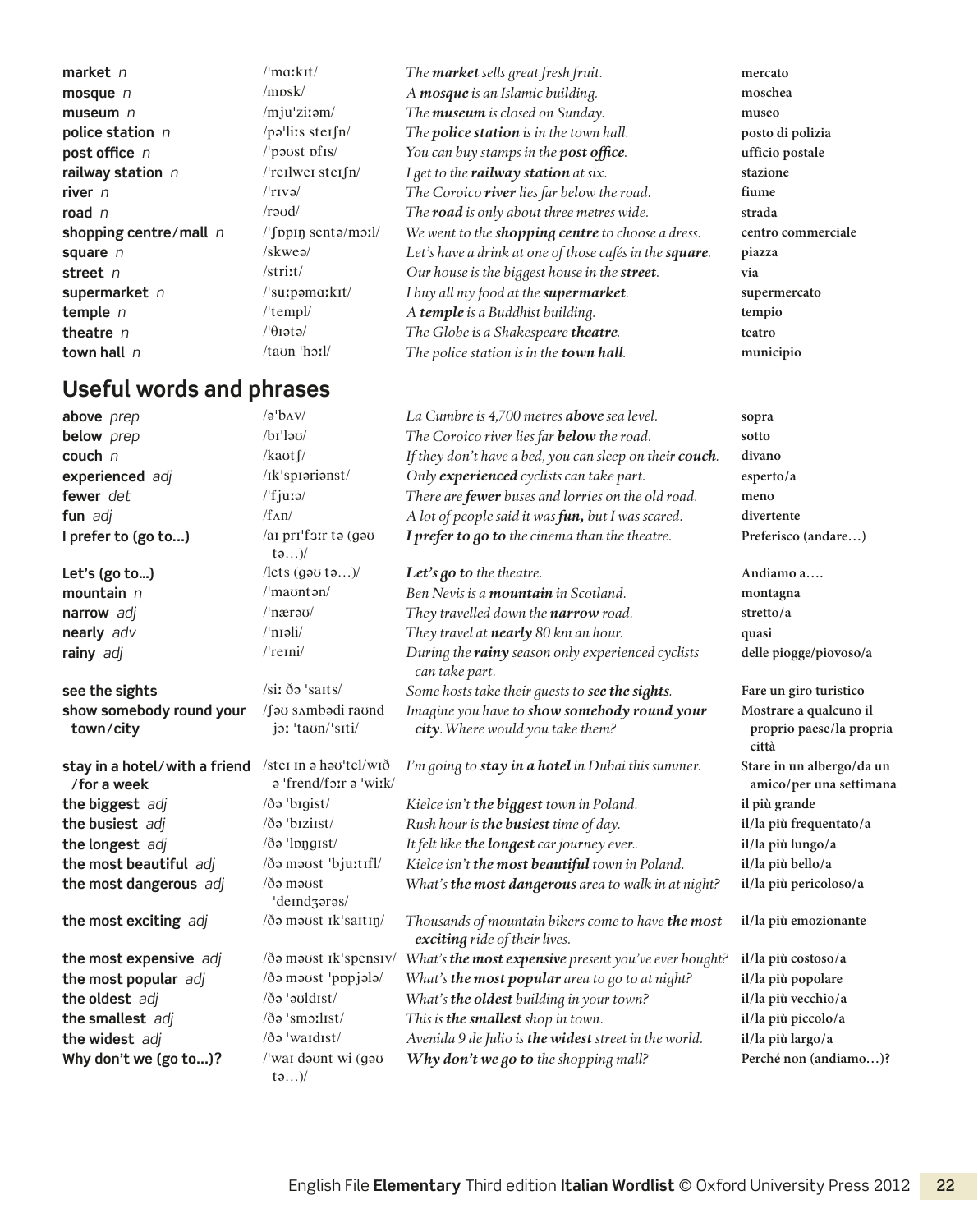**basket** *n* /ˈbɑːskɪt/ *Your shopping basket is full of junk food!* **cestino be lucky** /biː ˈlʌki/ *I want to be lucky.* **essere fortunato become famous** /bɪkʌm ˈfeɪməs/ *Do you think you're going to become famous?* **diventare famoso compared with** /kəmˈpeəd wɪð/ *A typical healthy shopping basket costs £71.78 compared with £71.18 for an unhealthy one.* **crisis** *n* /ˈkraɪsɪs/ *During a crisis, e.g. divorce, people eat more junk food.* **crisi fall in love** /fɔːl ɪn ˈlʌv/ *You are going to fall in love.* **innamorarsi get a lot of money** /ɡet ə lɒt ɒv ˈmʌni/ *You are going to get a lot of money.* **ottenere molto denaro get a new job** /ɡet ə njuː ˈdʒɒb/ *I want to get a new job.* **trovare un nuovo lavoro get married** /ɡet ˈmærid/ *I'm going to get married.* **sposarsi have a surprise** /hæv ə səˈpraɪz/ *I hope I'm going to have a surprise.* **avere una sorpresa however** *conj* /haʊˈevə/ *He felt ill. However, he still went to work.* **tuttavia junk food** *n* /ˈdʒʌŋk fuːd/ *Do you ever buy junk food, e.g. crisps and cakes?* **cibo spazzatura meet somebody new** /miːt sʌmbədi ˈnjuː/ *You are going to meet somebody new.* **conoscere persone nuove moon** *n*  $\binom{n}{\text{mun}}$  /muːn/  $\binom{n}{\text{mun}}$  *Look at the moon!* **luna**<br> **move house**  $\binom{n}{\text{mun}}$  /muːv 'haus/ *I'm going to move house* **house** trasl **move house** /muːv ˈhaʊs/ *I'm going to move house.* **traslocare ready-made meal** *n* /ˈredi ˌmeɪd ˈmiːl/ *I'm too tired to cook. I'll have a ready-made meal.* **cibo pronto per l'uso soon** *adv* /suːn/ *And very soon you're going to get married.* **presto spoon** *n* /spuːn/ *Can you pass me a spoon?* **cucchiaio survey** *n* /ˈsɜːveɪ/ *A survey showed that many people eat unhealthily.* **indagine the government** *n*  $\delta$ <sup>3</sup> · gavenment/ *The government says people in the UK need to have a healthier diet.*

**in confronto a**

**governo**

# **File 11**

#### **Useful words and phrases**

| attachment n          | /ə'tætfmənt/                                                | I'm sending an <b>attachment</b> with this email.             | allegato                     |
|-----------------------|-------------------------------------------------------------|---------------------------------------------------------------|------------------------------|
| beautifully adv       | /'bju:tifli/                                                | My niece plays the piano beautifully.                         | benissimo                    |
| become v              | $/bI'k\Lambda m/$                                           | I wish my brother hadn't become a Goth.                       | diventare                    |
| bite $V$              | $/$ bait $/$                                                | I bite my nails when I'm nervous.                             | mordersi                     |
| carefully adv         | /'keəfəli/                                                  | He wrote down the phone number carefully.                     | scrupolosamente              |
| casually adv          | /'kæʒuəli/                                                  | She dresses casually at the weekends.                         | in modo informale            |
| choose v              | $/t$ furz $/$                                               | Choose the recipes that you'd like to try.                    | scegliere                    |
| climb $\vee$          | /klaim/                                                     | I'd like to climb a mountain next year.                       | scalare                      |
| download $V$          | /'daonlaud/                                                 | When I find a good song I like to <b>download</b> the lyrics. | scaricare                    |
| fashionably adv       | /'fæfnəbli/                                                 | He dresses fashionably.                                       | alla moda                    |
| go on a safari        | $\gamma$ qə $\upsilon$ pn ə sə $\frac{1}{2}$ fa:ri $\gamma$ | Would you like to go on a safari?                             | fare un safari               |
| incredibly slowly adv | /inkredabli 'slauli/                                        | People in this city speak incredibly slowly.                  | con incredibile lentezza     |
| learn $\nu$           | $\sqrt{3}$ :n $\sqrt{2}$                                    | I want to learn to cook before I leave home.                  | imparare                     |
| log in $phr$ v        | $\ln \frac{1}{n}$                                           | You need to <b>log in</b> before you can use the internet.    | fare il log in               |
| online adj            | $/$ <sub>, pn</sub> 'lain/                                  | How often do you go online?                                   | in Internet                  |
| perfectly adv         | $/$ p $3$ :fiktli $/$                                       | My sister speaks Spanish perfectly.                           | perfettamente                |
| politely adv          | $\gamma$ pə'laitli/                                         | You must speak politely when working with customers.          | in modo cortese              |
| quite dangerously adv | /kwait 'deindzərəsli/                                       | I think people drive quite dangerously in my country.         | in modo piuttosto pericoloso |
| search for $v$        | $\sqrt{3}$ sat $\int f_0$                                   | You should <b>search for</b> a job on the internet.           | cercare                      |
| social network $n$    | $\sqrt{2}$ sausil 'netws: k $\sqrt{2}$                      | Have you ever used a social network?                          | social network               |
| upload $V$            | $/$ <sub>1</sub> $\Lambda$ p'laud/                          | How do I upload the program?                                  | caricare                     |
| wifi $n$              | $\sqrt{\ }$ wai fai $\sqrt{\ }$                             | Is there wift in this hotel?                                  | WiFi                         |